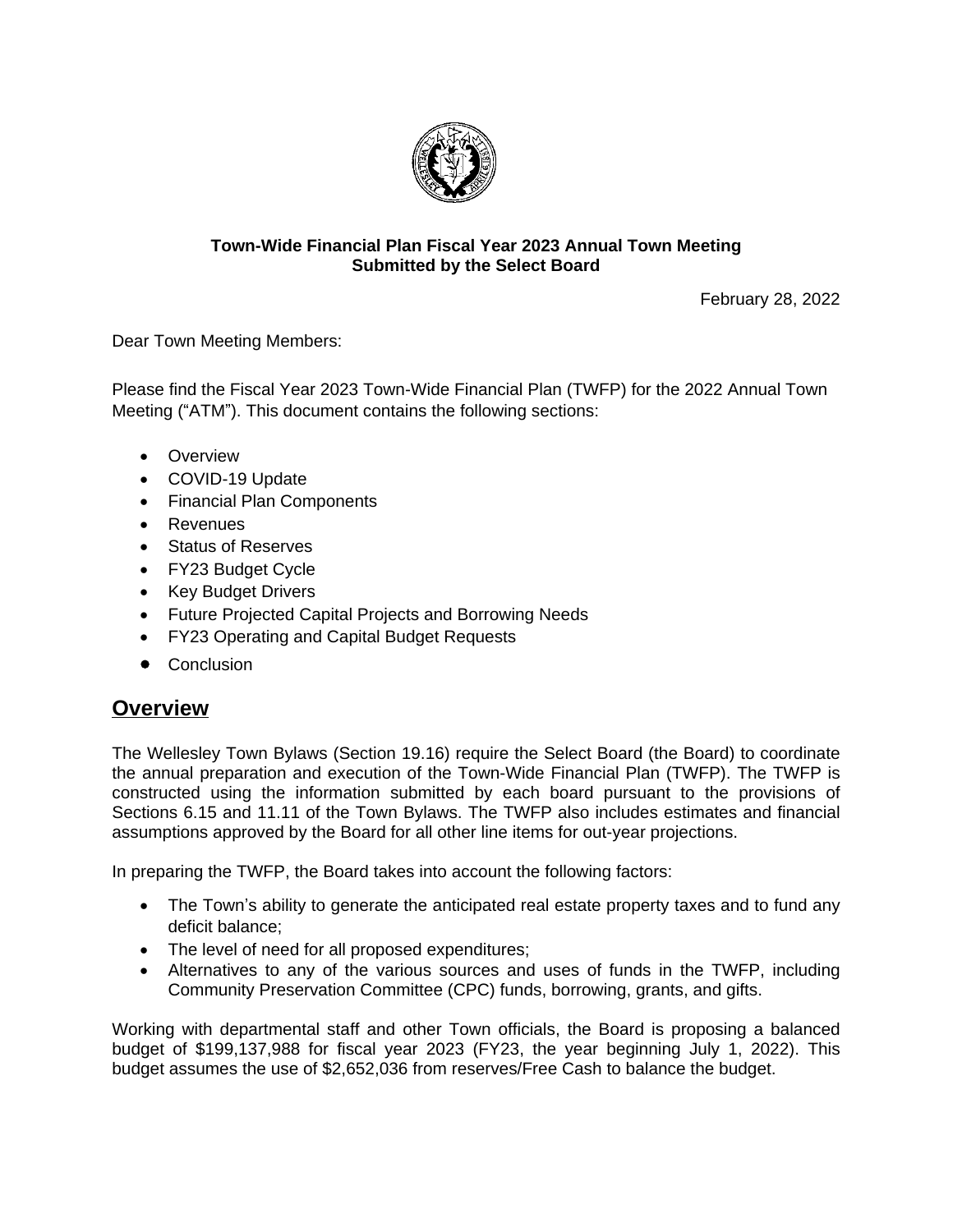Highlights:

- Significant local revenue growth of 14.04% over FY22, with rebounds in Licenses and Permits, Motor Vehicle Excise, and Meals/Hotel/Motel Tax.
- The Town's reserves have risen to \$32,503,359 (19.61% of revenue) due to multiple factors, including a rebound in revenue, turn back from the previous year departmental budgets as a result of decreased departmental spending during the pandemic, favorable health insurance position, and the Board's decision to bolster reserves in FY21 and FY22 in light of financial uncertainties.
- Moderate increase of 2.73% in health insurance benefits, with various health insurance carrier rates growing 3.5 to 9.2%.
- Select Board operating budget guideline was set at 2.75%, and Debt Policy guideline was set at 6.8% of recurring operating revenues, the high end of the allowed range (for reference, the range allowed under the Debt Policy is 6.2 to 6.8% of operating budget).
- Actual proposed increase in the operating budget for FY23 is 2.86% and budgeted capital requests for FY23 total \$11.7 million (6.8% of recurring operating revenues).
- Proposed application of \$2,652,036 from Free Cash to balance the budget.
- Proposed funding of \$3,638,985 in Free Cash for several previously deferred projects and initiatives.
- The proposed transition of the Land Use Departments (Building, Natural Resources, Planning, and Zoning Board of Appeals) to leased office space will create a new line item that is being funded with \$397,100 in Free Cash.
- New benefit eligible positions related to strategic plans and the Unified Plan are once again incorporated into the budget, after a two-year hiatus due to financial uncertainties arising from the pandemic.
- The Five-Year Capital Plan outlines cash capital and debt funded capital projects, including both inside-the-levy and debt exclusion projects.
- The American Rescue Plan Act of 2021 (ARPA) has provided meaningful relief to municipalities and has replaced \$1.5 million in lost revenue to the Town for FY22 and will replace \$1.5 million in lost revenue in FY23.
- The Town applied and received \$1.5 million in Norfolk County ARPA funds for the interim PFAS mitigation in FY22; the Board is considering the use of additional ARPA funding through Norfolk County to fund \$2.45 million in FY23 for the Walnut Street reconstruction.
- Part-time employment has been challenging for recruiting and retention of critical job functions. Three departments (Climate Action Committee, Planning Department, and Natural Resources) are each proposing to upgrade one part-time position to a full-time position with the impact of associated benefit costs included in the budget.
- The Town was able to borrow for the Hardy and Hunnewell Elementary School debt at a 2.2% interest rate, which is significantly lower than the 4% that was previously projected.

### **Revenues**

The revenues for the FY23 General Fund Budget total \$199,137,988 or a 8.92% increase compared to the FY22 approved budget. The 9.07% increase reflects the addition of \$6.2 million in exempt debt added to the tax rolls for the Hardy and Hunnewell Elementary Schools. The year-over-year standard revenue growth is only 5.5%. As a result of the borrowing for the school projects, both the revenue and the corresponding expenses will increase significantly from FY22.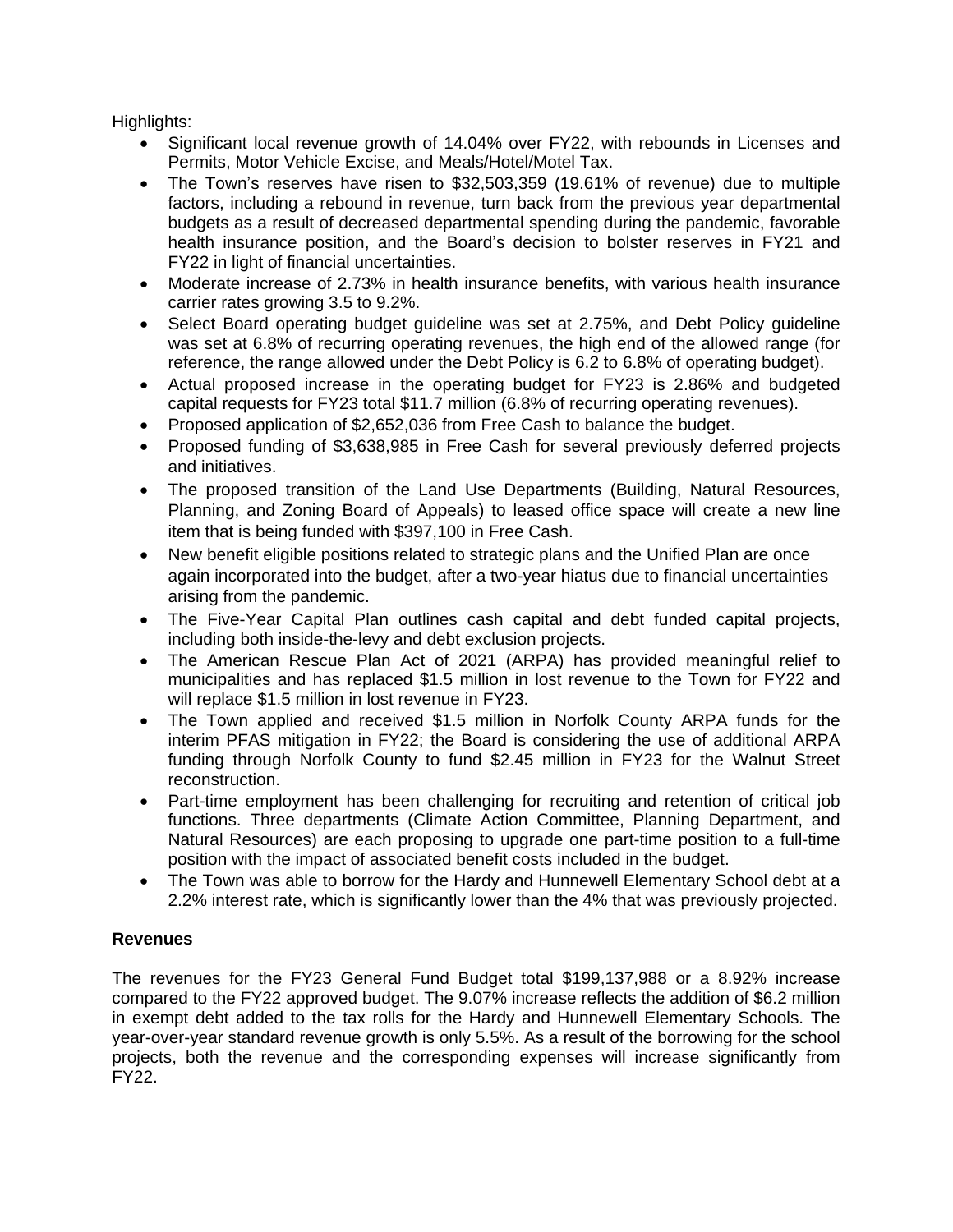The Board made conservative assumptions on local revenue growth taking into account historic trends and the continued impact of COVID-19 on specific sectors. Property taxes are assumed to increase by \$5,310,470 or 3.68% based upon the provisions of Proposition 2  $\frac{1}{2}$  and added New Growth assumed at \$1.7 million. Local Receipts, which include revenue from Motor Vehicle Excise Tax, Investment Income, Meals/Hotel/Motel Tax, and building fees are expected to increase by \$1,465,677 or 14.04%.

Parking revenue for both parking meters and commuter lots has been slowly rebounding but has not yet returned to the previous level of self-sustainment. Metered parking is nearing past revenue trends, but revenue from commuter parking lots continues to lag substantially compared to previous years. The Traffic and Parking Budget, generally a self-sustaining fund, requires a subsidy of \$505,291 for FY23 to maintain operations, which reflects approximately 56% of anticipated expenses. It is likely that the traffic and parking operations will require evaluation for several more years as we continue to see the impact of COVID-19 on commuting behaviors.

### **Health Insurance**

Health insurance spending was favorable in FY21. Enrollments were lower than budgeted, resulting in an increase of \$2.2 million in the Town's reserve levels. In years past, Wellesley's health insurance collective bargaining agreement has focused on Fallon as the lowest cost carrier option. In FY22, Fallon Health Care announced their departure from the Health Insurance Market. As a result of Fallon's departure, Blue Cross Blue Shield will now be the lowest priced carrier in the West Suburban Health Group model, effective July 1, 2023. In an effort to mitigate the impacts of Fallon's departure from the market, the West Suburban Health Group injected \$4.8 million in reserves to model a recast of rates for FY22 without Fallon, resulting in increases from 3.5 to 9.2% in health insurance rates across all town insurance offerings. The anticipated FY23 increase takes into account reduced premium splits for Harvard Pilgrim and Tufts and the realignment of Fallon subscribers to a modified Blue Cross Blue Shield premium.

The Town's Memorandum of Agreement with the unions for health insurance was extended in FY22 for one year and is set to expire on June 30, 2022. The Town and unions commenced bargaining in September and have recently negotiated a three year extension on the agreement through FY25. Total settlement costs are within the budgeted 2.7% increase in Employee Benefits.

### **Key Financial Policies**

The Board has two key financial policies that were instituted to balance prudent operational and capital spending and establish and maintain an appropriate level of reserves. The Debt Policy was established in FY19 and sets an annual spending limit on capital funded with cash (referred to as "cash capital") and capital funded with inside-the-levy debt projects within a range of 6.2 to 6.8% of recurring operating revenues. The Financial Reserves Policy, established in FY13, requires reserves to be maintained within a range of 8 to 12% of the currently budgeted operating revenues. This policy-based approach is designed for the following purposes:

- To ensure an affordable and predictable level of spending to adequately maintain town assets, and that funds available for operating budgets are not adversely affected by increased capital spending,
- To maintain the Town's top tier bond rating,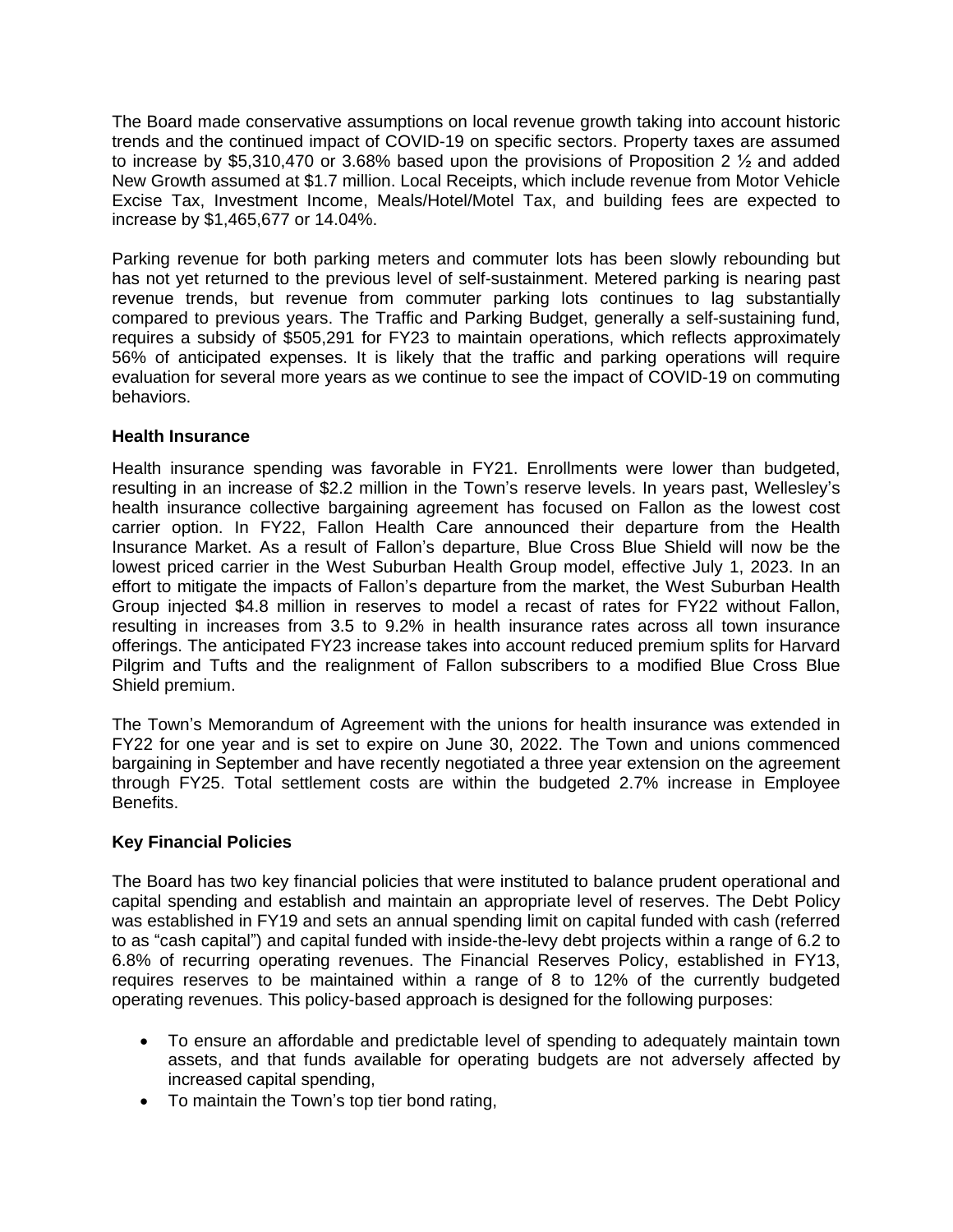- To ensure short term cash availability where revenue is unavailable, in case of emergency or unanticipated needs,
- To provide for investment income,
- To provide for stable tax rates, and
- To enable planning for contingencies and long-term needs.

### **Operating Budget Guidelines**

The modest rebound in revenue assumptions allowed for a slight increase over the previous budget guideline, and the Board issued a 2.75% operating budget guideline for both Town and School departments. The year-over-year operational increase proposed for FY23 is just above target at 2.86%.

In efforts to catch up on some capital spending deferred by the global pandemic, the Board agreed to target the high end (6.8%) of the Debt Policy threshold. To increase the 6.8% band on the Debt Policy, the Board pulled several large projects out of cash capital to fund through separate Annual Town Meeting articles with Free Cash, funding an additional \$3,638,985 in projects and bringing the total cost of Cash Capital Projects in FY23 to \$10,657,572. The Board further agreed to fund the first year of operating and capital expenses for the proposed Land Use Department relocation project with Free Cash in the amount of \$397,100. In future years, the Land Use Departments Lease costs will be part of the operating budgets and a line item in Article 8.

#### **Status of Reserves**

As reported in the Interim Budget Update in October 2021 to Special Town Meeting, reserves remain high because of increased departmental turnback, and FY21 and FY22 decisions to bolster reserves to allow flexibility in responding to the global pandemic. In July 2021, with continued COVID-19 restrictions and modified operations throughout the fiscal year, departmental operating turnback was \$8.5 million: Town departments turned back \$3.2 million, the School Department turned back \$3.2 million, and health insurance turnback was \$2.2 million, bringing the Town's reserves to \$32,503,359 or 19.61% of revenue.

### **Strategic Approach to Reserves Management**

Reserves are now substantially above the 8 to 12% policy range. Operating budgets through the pandemic were not cut in FY21 or FY22, but capital was deferred. As local receipt projections rebound, the reserves are a mechanism to catch up on deferred capital.

In determining a strategic approach to reserve management in the FY23 budget, the Board considered the following:

- Application of Free Cash to larger capital projects that were previously under consideration for cash capital funding. In doing so, more opportunity was created for smaller capital projects across several departments;
- Supporting catching up on deferred capital projects by setting the Debt Policy guideline at the upper level of 6.8% in the FY23 budget;
- The finite capacity of town departments to absorb capital increases and the associated workload by recalibrating the timing of some projects over the next few years;
- Deployment of Free Cash for costs associated with the proposed Land Use Department relocation;
- Deployment of Free Cash to assist in balancing the budget;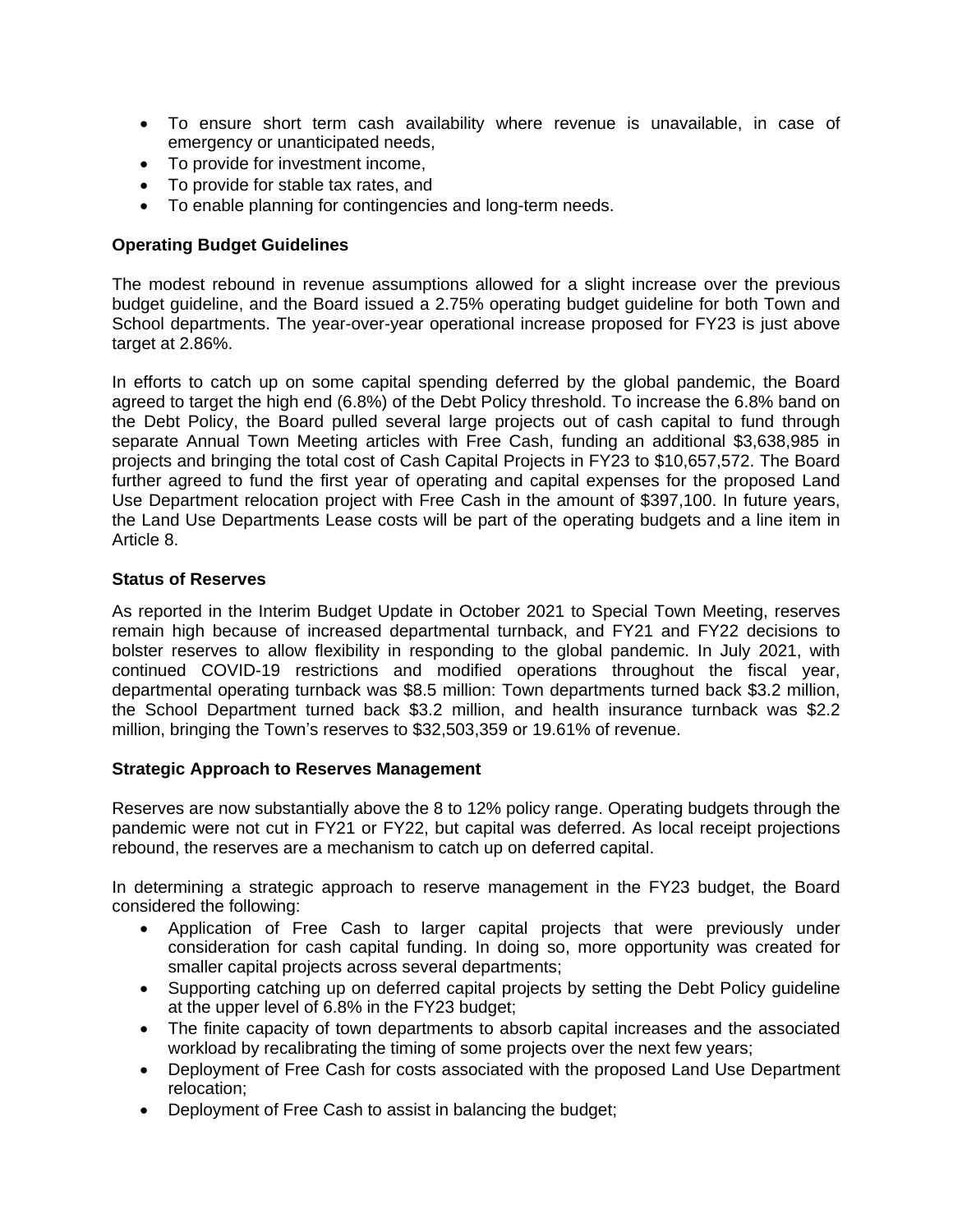Managing reserves to help fund future major capital projects while also maintaining strong reserves to support continued excellence in bond ratings and thereby lowering funding costs.

The above strategic approach resulted in funding capital projects totaling \$3,638,985 from Free Cash and a total of \$10,657,572 in capital projects overall in FY23.

Deployment of Free Cash to assist in balancing the budget is anticipated to revert to the Board's typical use of approximately \$2.5 million annually to keep the reserve levels within the Financial Reserve Policy. In review of reserve levels this year, the Board aims to bring reserves back within the 8 to 12% range, and may ultimately propose using reserves to reduce the overall tax impact of the Town Hall Interior Renovation.

### **Looking Forward**

Due to the economic disruption from COVID-19 and the unknown recovery timeline, the Board anticipated a 2.5% budget guideline in its Fiscal Year 2022 Town Wide Financial Report projections for FY23 through FY25. As the FY23 budget was being prepared, it was evident that the Town is rebounding, and the Board was able to increase the budget guideline to 2.75%. For out-years (FY24 through FY26), assumptions have been raised slightly and reflect an average 3% increase. The Town's long-term response to the global pandemic is still evolving and operational aspects of government are under review. The out-year projections will be evaluated annually to monitor ongoing inflation and supply chain concerns, and the Town's financial ability to attract and retain qualified employees. With so many unknowns at this time, the Board is modeling a consistent spending increase that is affordable within our revenue expectations, and sufficient to allow progress toward individual board objectives. Maintaining slightly higher reserves will allow us to fund the capital plan in a thoughtful manner after considering available funding and personnel resources.

School union contracts expire on June 30, 2022, and will be negotiated for FY23-FY25 along with a three-year health care agreement with all unions for FY23-FY25. Increases in health insurance rates are expected to be variable over the next several years and will be monitored closely by the West Suburban Health Group.

In FY23 and beyond, careful consideration is needed to coordinate initiatives from all departmental strategic plans, the town-wide [Unified](https://wellesleyma.gov/DocumentCenter/View/15136/Wellesley-Unified-Plan-) Plan, Housing [Production](https://wellesleyma.gov/DocumentCenter/View/14359/Town-of-Wellesley-Housing-Production-Plan) Plan, Climate Action Plan, and Sustainable Mobility Plan to balance priorities, identify synergies, and determine available financial resources to support the Town's many ambitious goals.

The Town will be in a strong position to continue to avoid Proposition 2  $\frac{1}{2}$  operating overrides by holding inside-the-levy and cash capital spending within the Debt Policy range of 6.2 to 6.8%, and by holding Town and School operating budgets to forecasted increases over the next three years. Current cash capital and debt service requests will lead to projected deficits in future years, and the Board will endeavor to smooth out these expenditures and remain within the range of the Debt Policy. The FY23 budget catches up significantly on capital items with a total capital expenditure of nearly \$15 million inclusive of Cash Capital (\$6.7 million), Free Cash capital expenditures (\$3.9 million), and inside the levy borrowing (\$5 million).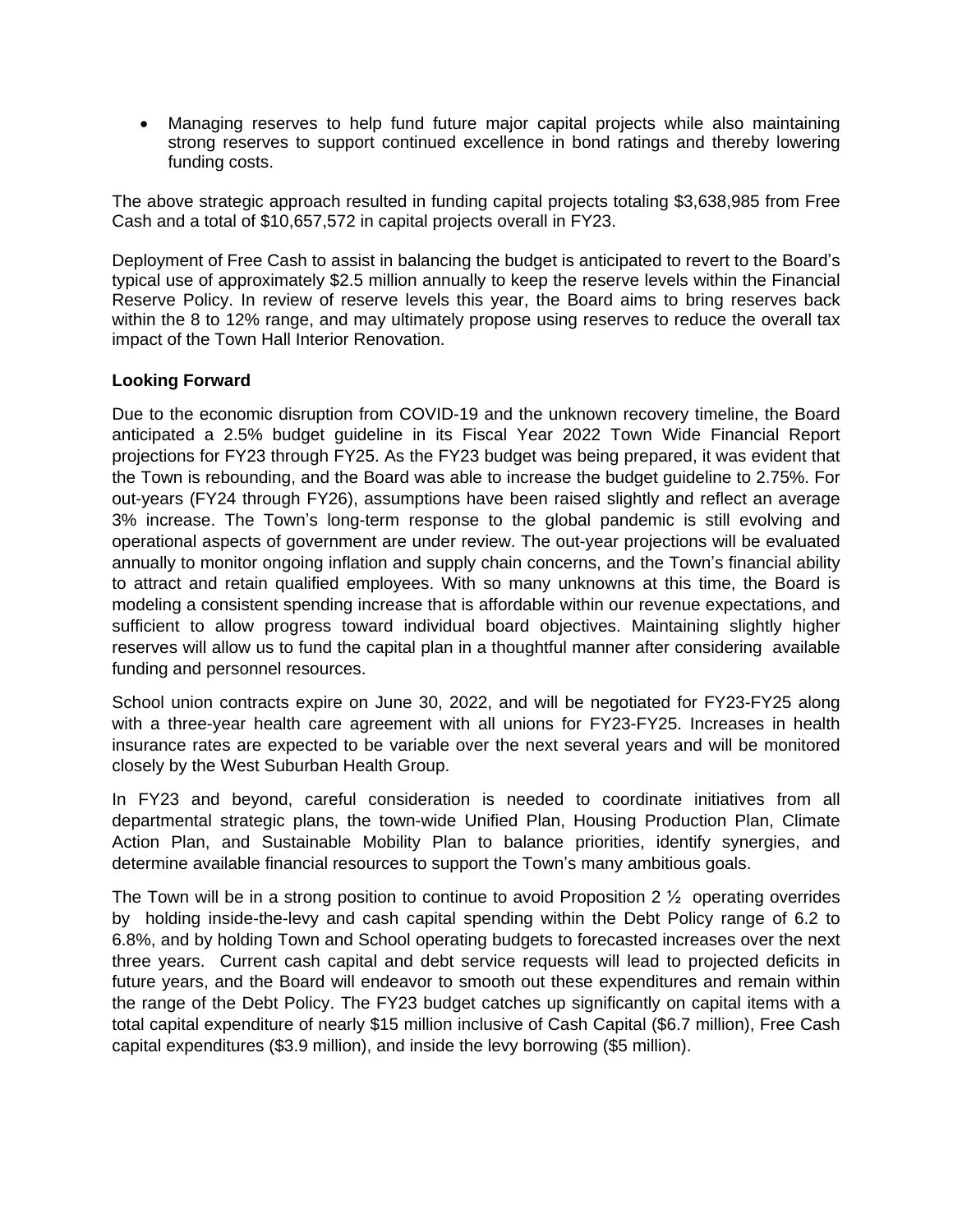By adhering to budget guidelines for the next several years, the Town should be able to avoid an operating override and use additional reserves to fund major capital projects such as the Town Hall Interior Renovation.

### **Debt Funded and Free Cash Funded Capital Projects**

The Walnut Street reconstruction is the only General Fund debt funded project included on the warrant for the 2022 Annual Town Meeting. The Select Board is also considering using funds from the American Rescue Plan Act (ARPA) for all or part of the Walnut Street project to further reduce this year's inside-the-levy borrowing.

The Board proposes to fund four long-planned projects with Free Cash: the relocation of the Land Use Departments to leased space, a Police Radio Antenna, the Middle School paving project, and the installation of LED lighting at the High School. The Town continues to proactively manage its debt by containing costs on construction projects, and by applying savings to other projects to reduce future borrowing costs. A list of such debt rescissions or transfers of debt borrowed but not spent are included in Article 46 on the warrant.

### **Plans for Debt Exclusions**

The Board continues to plan for significant capital projects that we anticipate bringing to the voters for approval as debt exclusions in the next one to five years. The Major Project Financing Schedule currently includes one potential debt exclusion for the Town Hall Interior Renovation in December 2022, several large inside the levy projects which are detailed in the Attachment C – The Five-Year Capital Plan, and one potential debt exclusion for Preschool at Wellesley Schools (PAWS) in December 2027.

### **Interior renovation of the 1883 Town Hall**

Over the past six years, Town Hall has undergone study, design, and completion of the exterior envelope restoration. Multiple phases of both the exterior and interior proposals have been brought forward to Town Meeting for appropriation. A critical factor that must be recognized is that the proportion of building work and the cost of the exterior project has triggered compliance with the American with Disabilities Act (ADA). The Town has received several extensions that expire in February 2025, by which time the Town must have completed necessary renovations to comply with the ADA laws. The necessary work to meet ADA, coupled with the aging building systems, led the Select Board to a determination that the renovation of the Town Hall interior must be completed. The Board has evaluated the costs to either fully renovate the interior or simply complete the necessary work to comply with ADA, and has found that the complete interior renovation is the correct choice for the long-term use of the building at a lower total cost than incrementally improving the building.

The Town Hall Interior Renovation has followed the typical three step Town Meeting process. An interior space utilization and visioning study of the building was completed in 2018 (Phase 1 of the Permanent Building Committee process) and identified serious deficiencies, including insufficient space for meetings, offices, and storage; lack of secure storage for vital records; lack of security for financial transactions; insufficient parking; air quality issues; moisture infiltration; handicap accessibility deficiencies; and a lack of clear wayfinding. Moreover, the major building systems (boiler, HVAC) are at the end of their useful life and need to be replaced. The Select Board is cognizant that the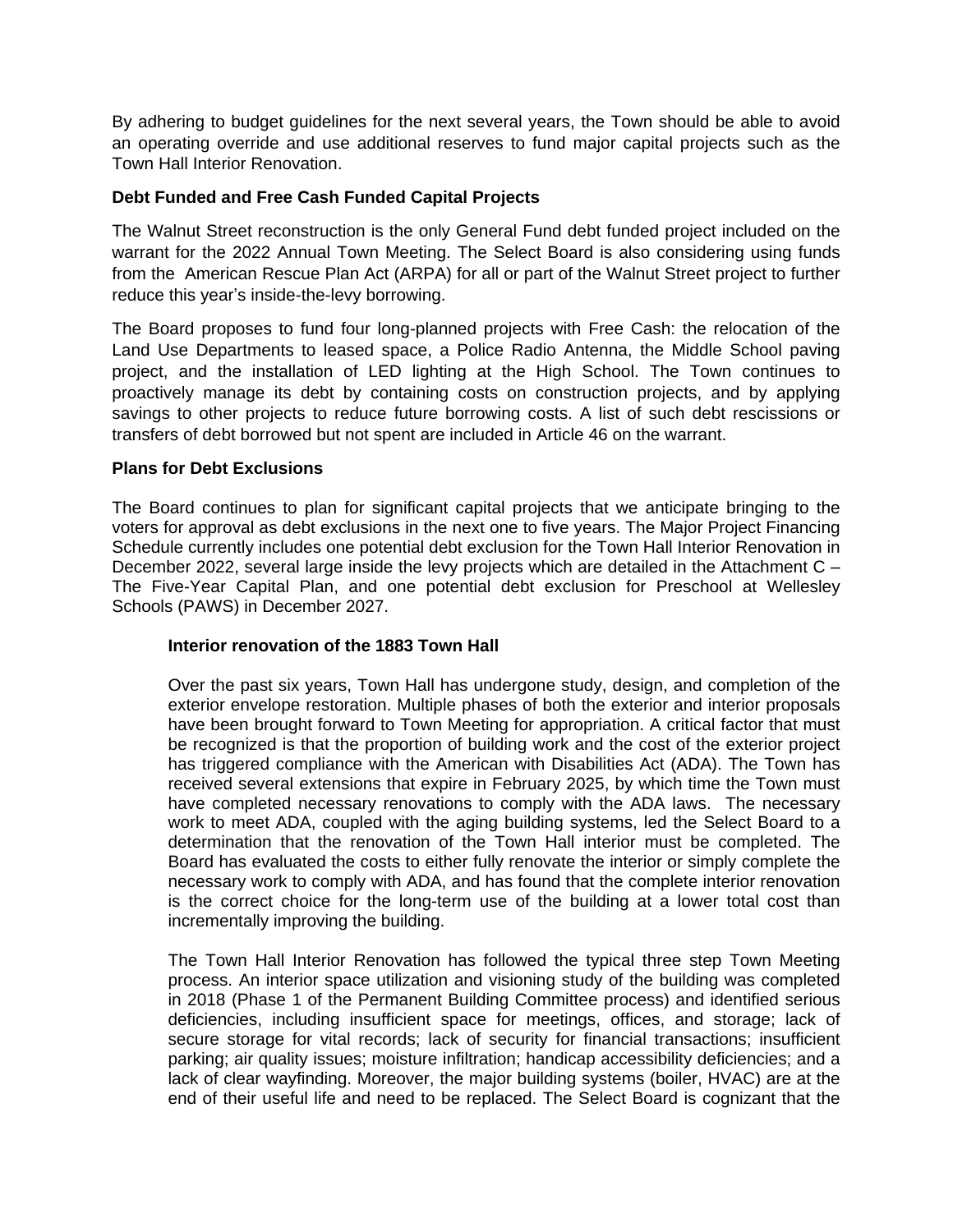central Town offices do not meet the requirements of federal or state disabled persons' accessibility laws and do not provide universal access for residents, visitors, and employees. The feasibility study initially recommended the construction of a Town Hall Annex and a feasibility study for the Annex was completed in 2019. Due to COVID-19, the Select Board eliminated the Town Hall Annex plans prior to the 2020 Annual Town Meeting. Through Facilities Management Department capital funds, the Town Hall interior feasibility study was refreshed in an effort to reduce project costs, and the supplemental study was completed in November 2020.

The 2021 Annual Town Meeting approved \$1.8 million for schematic design through bidding (Phase 2 of the PBC process). The Town Hall Interior project is currently entering Design Development. The Town Hall Interior project will seek a debt exclusion of approximately \$19 million for construction funds (Phase 3 of the PBC process) at Special Town Meeting in Fall 2022, followed by a town-wide vote in December 2022. It is likely the Select Board will propose the use of Free Cash to reduce the overall debt exclusion.

### **New Major Capital Projects**

Projects added in FY22 to the Facilities Master Plan as outlined in Attachment C - The Five-Year Capital Plan include the Department of Public Works (DPW) Park and Highway Building and the DPW Recycling and Disposal Facility Administration Building. These projects are in the feasibility stage and the funding for inside-the-levy borrowing will be evaluated as they progress.

#### **Morses Pond Beach and Bath House Improvements**

The Recreation Commission began working with Weston and Sampson to conduct a Final Master Plan of the Morses Pond Beach and Bath House in 2019. Following the initial study, it was determined the work to the Bath House would trigger review by the Permanent Building Committee and a \$175,000 Feasibility and Design Study was conducted in partnership with the Recreation Commission and Facilities Management Department. The proposed scope of the project will be to provide ADA access, reposition the bathhouse, improve walking trails, and expand the use of the Morses Pond facility to three seasons. The Community Preservation Committee (CPC) has been supportive of the project, and has identified funds to assist with the design and construction. It is anticipated that CPC would fund \$800,000 at the 2023 Annual Town Meeting for schematic design through permitting followed by a \$4.6 million CPC appropriation at the Fall 2024 Special Town Meeting.

#### **DPW Park and Highway Building**

An FY19 study evaluated key staff support spaces consisting of men's locker rooms, the kitchen, and the lunch/break/training rooms and found the spaces have not been updated since the building was constructed in 1947. These facilities are inadequate from a perspective of age, functionality, circulation, adjacencies, and layout. The women's locker room was updated within the past 10 years but is undersized. The study also assessed the building, including the brick masonry walls, windows, concrete floor slabs (elevated and slab-on-grade) and the wash bay, all of which are original, 70-year-old construction. There are numerous age-related and structural deficiencies. The study included an existing conditions phase, programming phase, and development of new layout options that better support DPW operations and staff. A proposal for design funds will come before the 2023 Annual Town Meeting in the amount of \$1.1 million, and if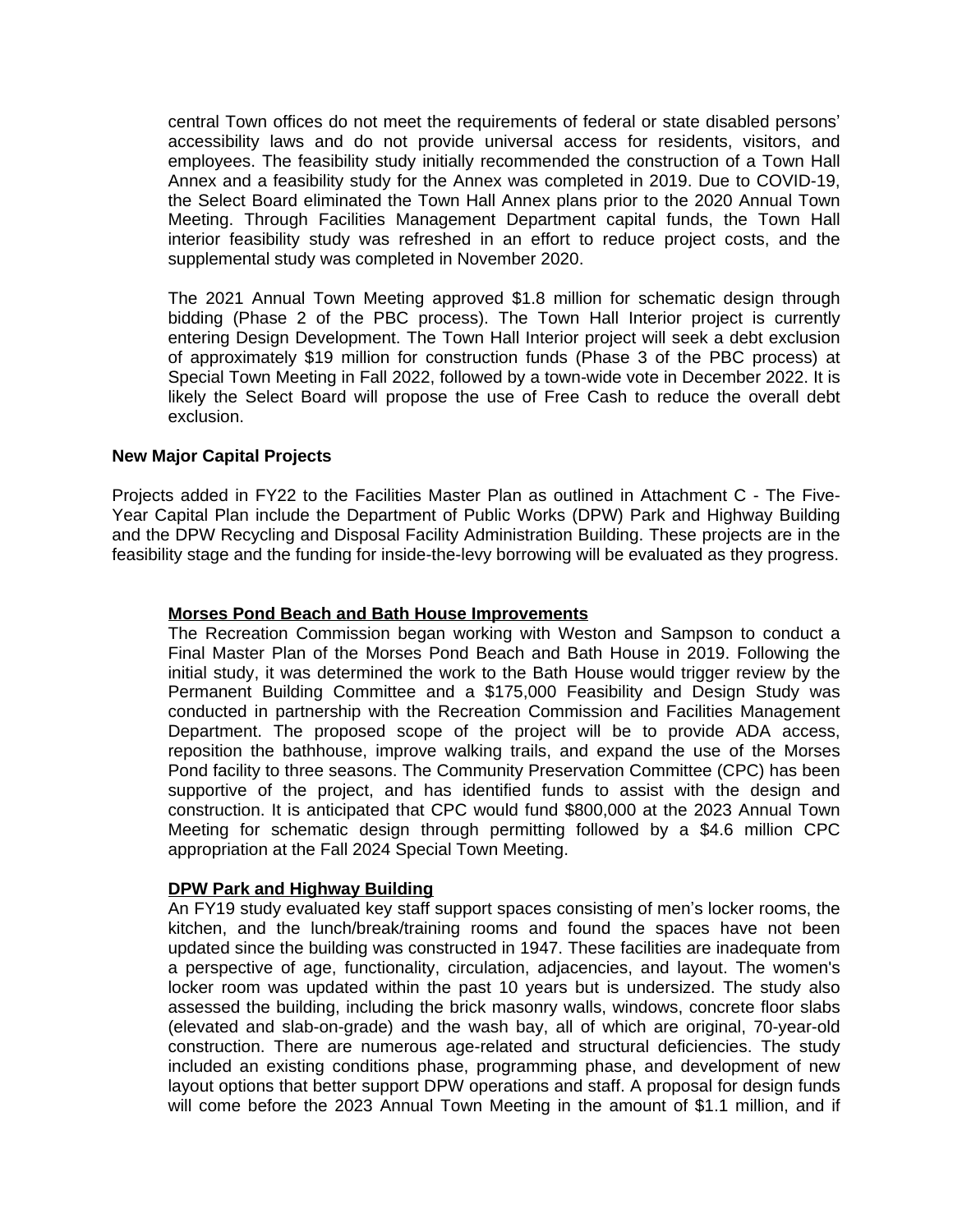passed, construction funds would be sought with the DPW Administration Building at a fall 2024 Special Town Meeting. At present, construction funds are estimated at \$6.4 million.

**DPW New Administration Building at the Recycling and Disposal Facility (RDF)** The last major renovation at the RDF was in 1997. A study was recently completed which focused on the Administration Building, the Baler Building, and the Incinerator Building. This study assessed a number of issues with building envelopes, including roofing, walls, windows, foundation waterproofing, and doors. The study also evaluated the current operations and adequacy of the Administration Building. It was determined that this building was not large enough for the current functions and that the 22-year old building systems were largely past their service lives. Construction of a new, larger Administration Building was recommended within the footprint of the existing building (requiring swing space included in the budget). Design funds would be sought at the 2023 Annual Town Meeting in the amount of \$500,000 and construction funds would be sought at fall 2024 Special Town Meeting. The construction funds are estimated at \$2, 800,000.

The Board's approach to departmental capital requests is to assess and prioritize projects to manage the annual operating costs of the Town. In doing so, the impact to taxpayers will be moderated as much as possible, while still maintaining the high level of services that residents have come to expect.

## **Town-Wide Financial Plan**

### **Overview of Relief Funding for COVID-19 Expenses**

There has been little change regarding COVID-19 relief funding since the Board's October 2021 update to Town Meeting. The Town continues to emerge from the financial impacts of the COVID-19 pandemic which impacted FY20, FY21, and FY22. State and federal assistance has come in several waves and will continue to provide relief.

### **Federal Consolidated Appropriations Act**

In December 2020, Congress passed the Federal Consolidated Appropriations Act (Act), providing \$900 billion in stimulus relief in response to the COVID-19 pandemic. The Act allowed for Coronavirus Aid, Relief, and Economic Security (CARES) funds to be extended from December 30, 2020, to December 31, 2021, while also providing additional modest resources for schools. With the ability to expend CARES funds through the end of 2021, the Town was able to cover the anticipated COVID-19 costs associated with operations, including the significant salary costs of the Remote Learning School through June 30, 2021. The Town received \$2,616,201 in CARES funds and has expended all funds as of October 2021.

### **Federal Emergency Management Agency (FEMA) Reimbursement**

On January 21, 2021, by Presidential Order, FEMA reimbursement was increased from 75% to 100% and eligible costs were expanded to include vaccine distribution costs, personal protective equipment (PPE), cleaning and sanitization costs, and school reopening costs. FEMA continues to issue revised guidance on implementation, and the Town is currently awaiting approval of submitted reimbursements of \$391,397.49 in Town expenses. Thus far, the Town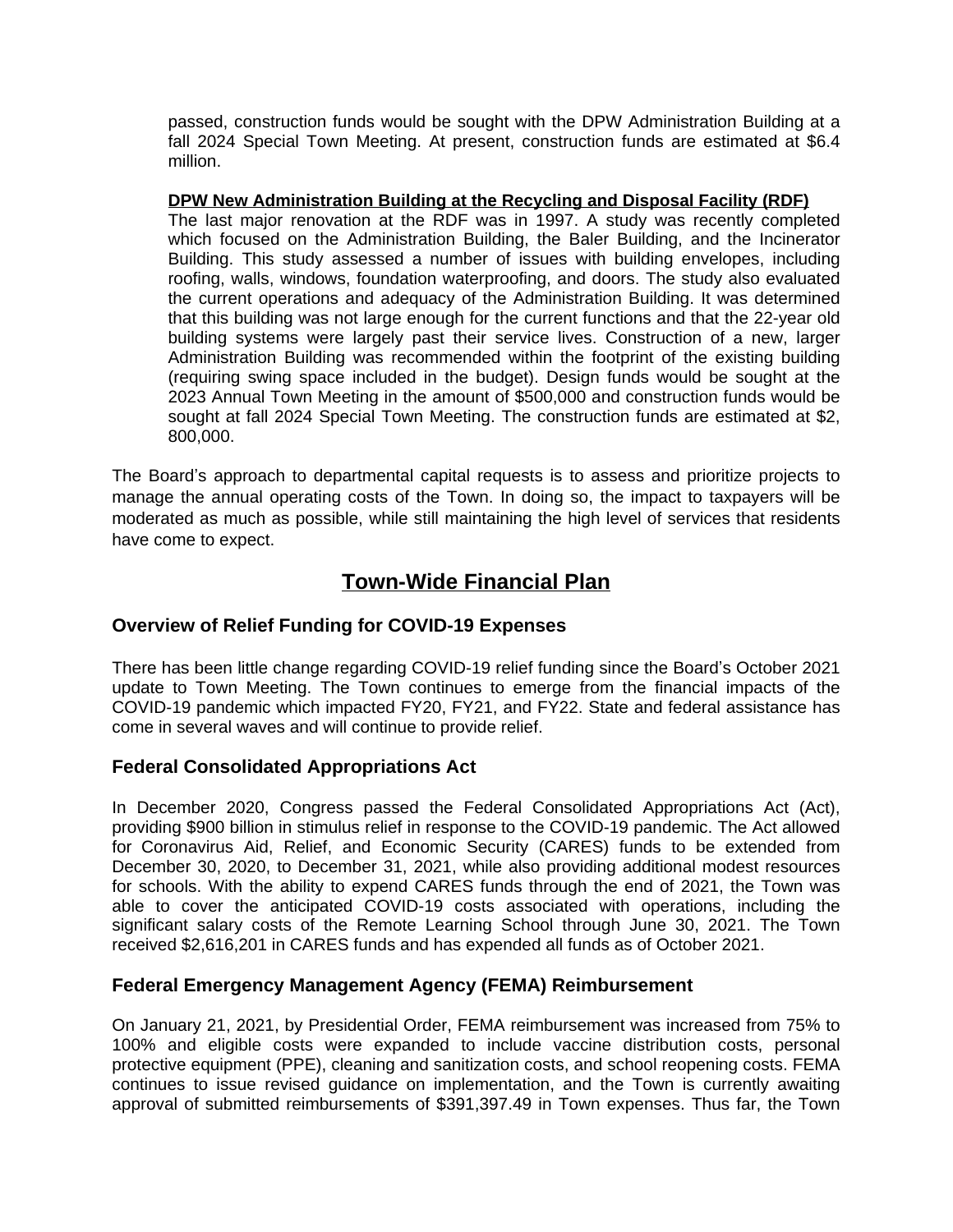has received \$365,638.00 in reimbursements submitted by the School Department for the school COVID-19 testing program. Additional reimbursements from FEMA will be added to Free Cash.

### **American Rescue Plan Act (ARPA)**

On March 11, 2021, the President signed the American Rescue Plan Act (ARPA) into law. The law provides for financial assistance to municipalities and schools through direct local funds and through allocated county funds. Wellesley is eligible for the following:

- Approximately \$3 million in local funds (half of which was received in FY22)
- Approximately \$5.4 million available through an application process administered by the Norfolk County Commissioners
	- o \$1.5 million was expended in FY22 on Interim PFAS Mitigation
	- o Select Board considering application of these funds towards the Walnut Street Reconstruction Project
- Competitive grants from the Commonwealth which are still being developed. (The Commonwealth received \$2.8 billion in ARPA funds.)

The eligible uses for ARPA funds fall into these broad categories:

- Response to the public health emergency
- Premium pay to employees providing essential work
- Revenue replacement to support government services impacted by COVID-19
- Investments in sewer, water, or broadband infrastructure

ARPA funds are prohibited from being used for the following:

- To offset a reduction in taxes
- To offset or reduce pension obligations
- To service debt for infrastructure investments (qualifying infrastructure projects must be pay-as-you-go investments)
- To increase reserves or stabilization funds.

The Town has included \$1.5 million in ARPA funds, used as lost revenue and flowing through Free Cash, to offset costs in the FY23 budget. As noted above, the Town has also received \$1.5 million in Norfolk Country ARPA funds to pay for the interim PFAS mitigation approved at the Special Town Meeting in October 2021. ARPA funds must be obligated by December 31, 2024, and must be expended by December 31, 2026.

### **Total COVID Funding Assistance Available and Application of Funds:**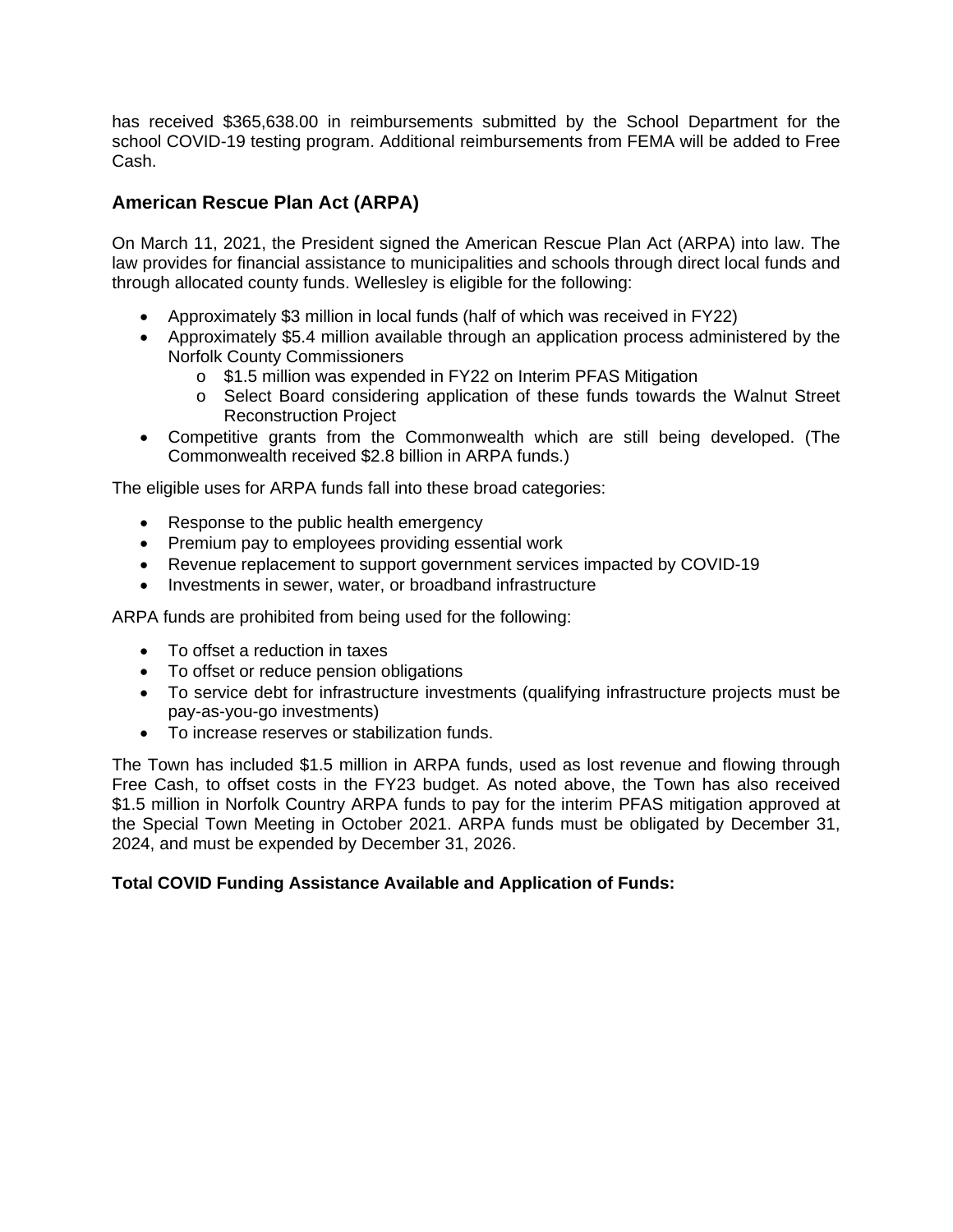|                                                 | <b>Federal and State Assistance</b> |    | 3/2020 - 9/2021 |
|-------------------------------------------------|-------------------------------------|----|-----------------|
| <b>Muncipal CARES Allocated</b>                 | \$<br>2,616,201.00                  |    |                 |
| <b>Schools CARES Allocated</b>                  | \$1,097,100.00                      |    |                 |
| <b>School ESSR Grant</b>                        | \$123,519.00                        |    |                 |
| <b>School CARES Remote Learning</b>             | \$101,127.00                        |    |                 |
| Schools through 6/30/21                         |                                     | \$ | (3,065,799.69)  |
| Health Dept.                                    |                                     |    | (24, 230.00)    |
| <b>Flection</b>                                 |                                     |    | (81,058.00)     |
| Morses Pond Summer Operations FY20, FY21, FY22  |                                     |    | (143, 832.00)   |
| Personnel Backfill (Non-School)                 |                                     |    | (90, 939.00)    |
| Cleaning/Disinfection                           |                                     |    | (298, 456.00)   |
| Technology (Non-School)                         |                                     |    | (50,614.00)     |
| Legal                                           |                                     |    | (68, 355.00)    |
| Food Programs                                   |                                     |    | (72, 499.31)    |
| Library                                         |                                     |    | (42, 164.00)    |
| <b>Subtotal CARES/Grants</b>                    | \$<br>3,937,947.00                  | \$ | (3,937,947.00)  |
| <b>CARES Available</b>                          |                                     |    |                 |
| <b>Potential FEMA Reimbursement</b>             | \$<br>757,035.00                    |    |                 |
| <b>ARPA - Local Funds</b>                       | \$<br>3.000.847.00                  |    |                 |
| Revenue Replacement FY21                        |                                     | S  | (1,500,000.00)  |
| ARPA - County Funds (less 3% county admin. fee) | \$<br>5,401,746.67                  |    |                 |
| Interim PFAS Mitigation                         |                                     |    | (1,500,000.00)  |
| <b>ARPA - Available</b>                         | \$<br>8,402,593.67                  | \$ | 5,402,593.67    |

FEMA funds are reimbursements of qualifying expenditures, and when the reimbursements are received the funds become operational turnback and flow to Free Cash. It should be noted the Town has received all but approximately \$391,000 in FEMA Reimbursement to date.

## **Financial Plan Components**

The Board is responsible for preparing the TWFP which includes a forecast of the Town's sources and uses of funds for the current year (annual budget) and for the two following years (the "out years"). The Board establishes current year budget guidelines, cognizant of reserve implications, and works with the various Town boards to achieve a balanced budget. Projections are developed for subsequent years so that the Board may determine whether there will be sufficient revenue to meet needs or any requests for new initiatives. The TWFP also includes projected capital needs for the next five years for the various departments and information regarding the proposed financing for these items.

### **Reserves**

The Town intentionally increased its financial reserves during the last 14 years and, on December 10, 2012, the Board adopted a formal Financial Reserve Policy which informed the recommendations in this annual TWFP. Reserves are comprised of the Town's certified Free Cash and Stabilization Funds. Free Cash is the sum of funds appropriated and raised by the Town, but not expended in the years for which the funds were appropriated, plus anticipated revenues, minus uncollected taxes of prior years. Stabilization Funds are special accounts created to provide reserves (savings) for different types of variable expenditures. These Stabilization Funds help to smooth out the impact of capital projects or provide insurance against unexpected expenditures.

### **Pensions, Other Post-Employment Benefits(OPEB) and Health Insurance Costs**

The Town makes an annual contribution to the Wellesley Contributory Retirement System, a defined benefit pension plan administered by the Wellesley Contributory Retirement Board. The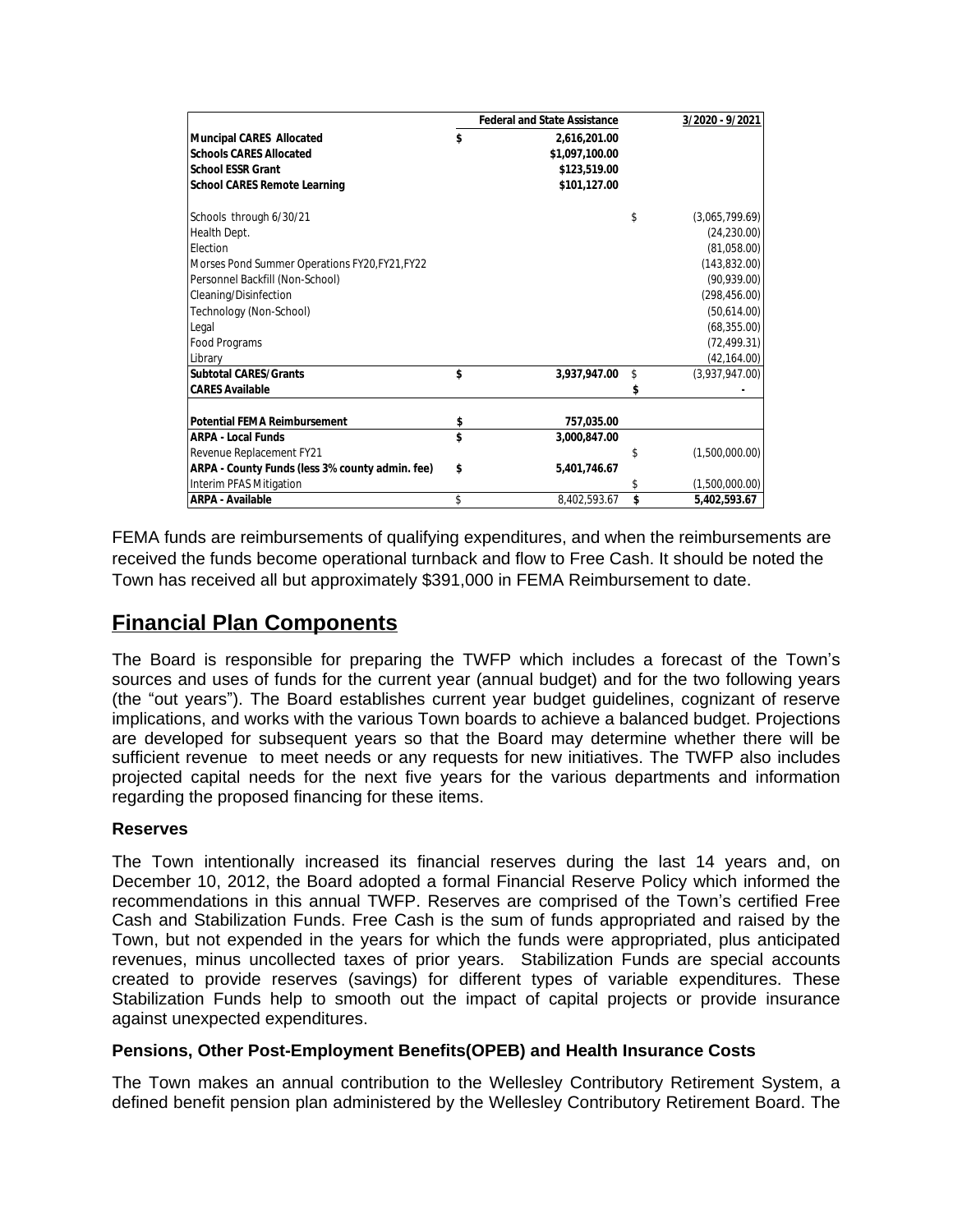proposed contribution for FY23 represents 4.27% of the Town's annual budget. Current employees contribute up to 11% of their salaries to the system, depending upon date of hire. An independent actuary engaged by the Retirement Board biannually calculates the annual contribution the Town must make to the pension plan to ensure that the plan will be able to fully meet its obligations to retired employees. The funded status, using the market value of assets, was 77.66% as reflected in the actuarial valuation performed as of January 1, 2021, with full funding expected by 2030. The Retirement Board decreased the investment assumption in 2021 from 6.625 to 6.0% as an assumed actuarial rate of return on investment. Management continues to factor updated valuations into TWFP projections.

Similarly, health insurance costs and the liability for postemployment health care benefits for certain retirees and their dependents (OPEB) are key considerations in the TWFP. The Town has undertaken a number of proactive steps over the last ten years to reduce current costs and amortize the unfunded OPEB liability. With the current actuarial valuation, completed as of December 31, 2020, in accordance with Governmental Accounting Standards Board (GASB) Statement No. 74 and 75, the funding status has improved to 56.7%. The Town currently appropriates 0.52% of its annual budget to OPEB, and current estimates indicate that this obligation will be fully satisfied by 2030. Like the Pension, the OPEB investment assumption has been reduced from 6.625 to 6.0%.

### **Balanced Budget**

Once balanced, the annual budget is presented by the Board to the Annual Town Meeting, together with comments and recommendations of the Advisory Committee. Town Meeting votes on the budget and thereby establishes the level of budgetary control, defining the level at which expenditures may not exceed appropriations. This level is typically tracked at the individual department salary and expense level. The state-of-the-art financial system has a number of built-in controls, and department managers have ready access to their updated budgets.

### **Revenues**

### **Real Estate and Personal Property Taxes**

Wellesley's primary source of revenue is real estate taxes. In the FY23 budget, taxes represent 83.2% of the estimated revenues, of which 87.38% are from residential assessments.

#### **State Aid**

In FY23, the Town is receiving approximately 5.5% of its revenue in the form of State Aid, of which 86.5% is for educational purposes, and 13.4% is state revenue assessments to other government agencies. State revenue assessments are not available to fund the Town's budget. Current projections show only a modest increase of 1.97% in FY23.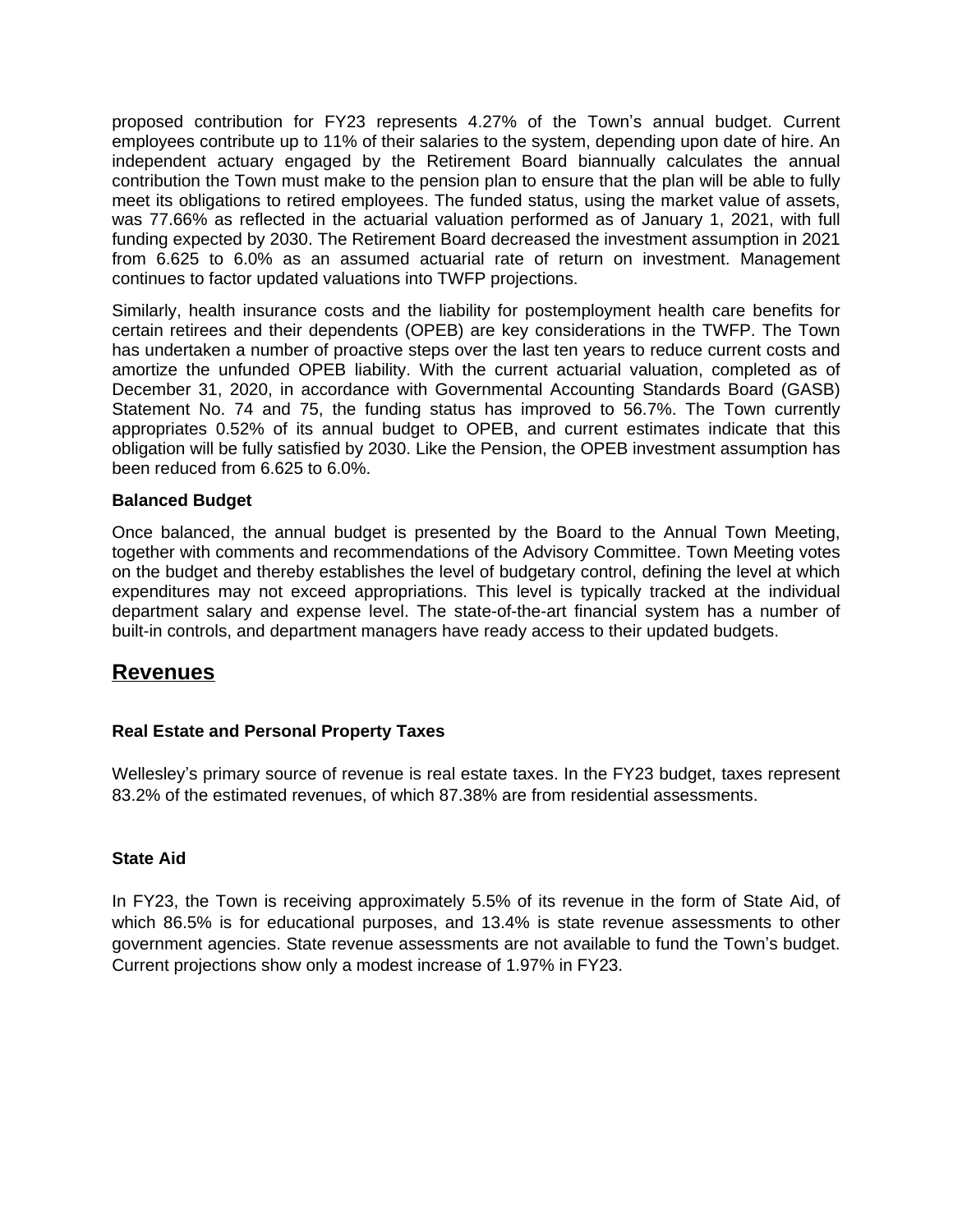#### **State Revenue Trend**

|                     |    | Final<br>2018 | Final<br>2019   |     | Final<br>Final<br>2020<br>2021 |               |            |               | Final*<br>2022 |    | <b>Budget</b><br>2023 | Governor<br>2023 |
|---------------------|----|---------------|-----------------|-----|--------------------------------|---------------|------------|---------------|----------------|----|-----------------------|------------------|
| <b>State Aid</b>    |    |               |                 |     |                                |               |            |               |                |    |                       |                  |
| Chapter 70          |    | 8,399,961     | \$<br>8,955,295 | s.  | 9,273,504                      | s.            | 9,273,504  | \$            | 9.407.484      | \$ | 9,601,379             | 9,536,724        |
|                     | \$ | 8,399,961     | \$<br>8,955,295 | s.  | 9,273,504                      | s.            | 9,273,504  | \$            | 9,407,484      | \$ | 9,601,379             | 9,536,724        |
| Other school        | S  |               | \$              | \$  |                                |               |            |               | 5,633          | Ŝ. | 5,633                 | 7,027            |
|                     | \$ | 8,399,961     | \$<br>8,955,295 | \$  | 9,273,504                      | \$            | 9,273,504  | \$            | 9,413,117      | s. | 9,607,012             | 9,543,751        |
| Unrestricted (UGGA) | \$ | 1,294,148 \$  | 1,339,443       | s.  | 1,375,608                      | -S            | 1,375,608  | \$            | 1,423,754      | s. | 1,449,596             | 1,462,195        |
| All other           |    | 65,540 \$     | 53.236          | - S | 65,462 \$                      |               | 51,094     | <sup>\$</sup> | 45,401 \$      |    | 45.401                | 49,149           |
| Total               |    | 9.759.649     | 10,347,974      |     | \$10.714.574                   |               | 10,700,206 | S             | 10,882,272     | \$ | 11.102.009            | 11,055,095       |
| Assessments         | \$ | 1,239,371 \$  | 1,260,154       | - S | 1,262,442                      | <sup>\$</sup> | 1,308,172  | \$            | 1,309,563      | \$ | 1,309,563             | 1,356,345        |
| Net                 |    | 8,520,278     | 9,087,820       |     | 9,452,132                      | \$            | 9,392,034  | \$            | 9,572,709      | \$ | 9,792,446             | 9,698,750<br>\$  |

#### **Local Receipts**

Over the past two years, the most significant financial impact of COVID-19 has been the anticipated negative impact on local revenue and parking receipts. The good news is that the Town is seeing a turnaround, and based upon FY21 and FY22 performance so far, the TWFP projects a significant increase of 14.04% in local receipts in FY23. Local receipts represent 6% of the Town's revenue. Most local receipts (72%) have been from motor vehicle excise and permits and licensing.

#### **Local Receipts Trend**

|                              | Actual<br><b>FY18</b> | Actual<br><b>FY19</b> | Actual<br><b>FY20</b> | Actual<br><b>FY21</b> |    | <b>Budget</b><br><b>FY22</b> | <b>Budget</b><br><b>FY23</b> |
|------------------------------|-----------------------|-----------------------|-----------------------|-----------------------|----|------------------------------|------------------------------|
| <b>Local Receipts</b>        |                       |                       |                       |                       |    |                              |                              |
| Motor Vehicle Excise         | \$<br>5,749,176       | \$<br>5,814,076       | \$5,463,429           | \$<br>5,547,986       | \$ | 5,200,000                    | \$5,550,000                  |
| Investment Income            | 760,311               | 1,644,747             | 1,761,606             | 353,917               |    | 190,688                      | 350,000                      |
| Licenses and permits         | 4,049,311             | 3,617,016             | 2,043,985             | 2,700,054             |    | 2,366,000                    | 2,700,000                    |
| One time 40R Permit          |                       |                       |                       | 1,140,730             |    |                              |                              |
| <b>RDF</b>                   | 817,862               | 594,114               | 663,669               | 741,786               |    | 650,000                      | 650,000                      |
| Pilot payments               | 76,490                | 76,443                | 76,442                | 76,465                |    | 76,000                       | 76,000                       |
| Parking Fines & Forfeits     | 466,684               | 577,555               | 452,093               | 302,411               |    | 200,000                      | 300,000                      |
| Meals tax, hotel/motel       | 752,908               | 771,564               | 682,286               | 505,715               |    | 200,000                      | 550,000                      |
| Recreation transfer          | 79.227                | 13,682                |                       | 38,227                |    |                              |                              |
| Penalties, Interest on Taxes | 248,217               | 425.077               | 253,628               | 629,987               |    | 250,000                      | 250,000                      |
| Rentals                      | 169,038               | 180,728               | 198.929               | 212,586               |    | 100,000                      | 180,000                      |
| Fees                         | 116,737               | 109,180               | 109,851               | 108,155               |    | 90,000                       | 100,000                      |
| Departmental                 | 164,646               | 87,406                | 133,786               | 100,259               |    | 60,000                       | 100,000                      |
| All other                    | 54,884                | 14,324                | 328,079               | 308,553               |    | 58,435                       | 100,800                      |
| Total                        | 13,505,491            | \$<br>13,925,912      | \$12,167,783          | \$12,766,831          | S  | 9,441,123                    | \$10,906,800                 |

The drop in revenue from the Town's traffic and parking operations has been an ongoing concern since 2020. The Traffic and Parking operations have historically been self-funding, but as remote work opportunities have expanded, the use of commuter lots has declined. The Select Board is encouraged by a recent slow and steady return of commuters to public transportation. The Massachusetts Bay Transportation Authority (MBTA) has increased train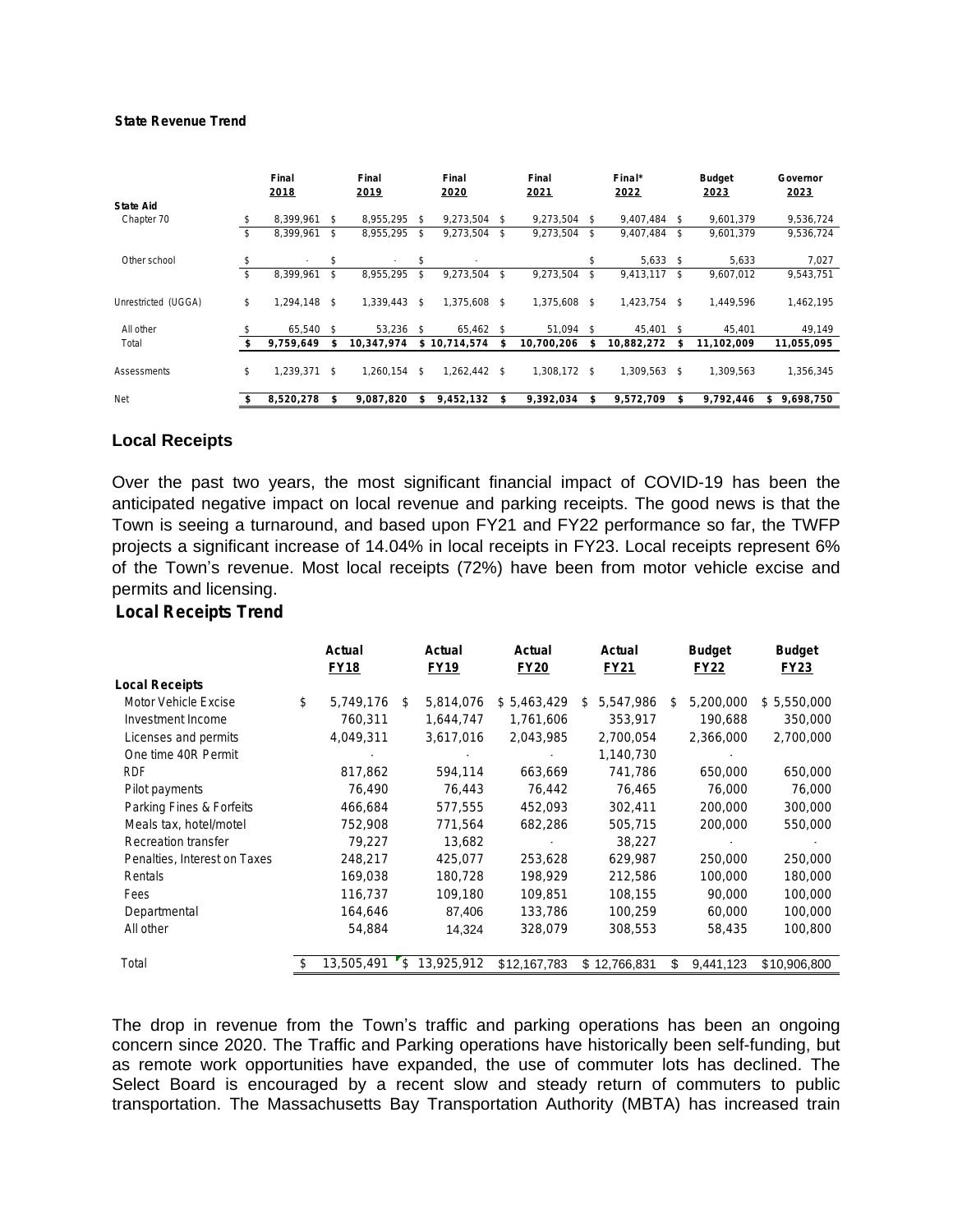service as part of its "Regional Rail" service initiative. Service to Wellesley is no longer limited to clusters of trains during traditional morning and evening commuting hours, as the MBTA is now offering "Clock Face Scheduling" on weekdays with trains throughout the day. Further, the Board has authorized a pilot program to allow overnight parking at the Tailby lot between January 1, 2022, and June 30, 2022, to support downtown residents and their guests while providing additional revenue.

At the close of FY21, traffic and parking revenue had risen from 2% of the FY20 total (as of October 2020) to 26% of the FY20 total, and 20% of the FY19 total. In FY22, the Board subsidized the entire budget for traffic and parking with just under \$900,000 from Free Cash. In FY23, the Board is anticipating a revenue shortfall of approximately \$500,000 and is proposing to subsidize the Traffic and Parking Fund for one more year while continuing to evaluate the rebounding revenues. The subsidy this year is within the general operating budget and does not require additional Free Cash.

Additional revenue includes an annual contribution of \$1 million to the Town from the Wellesley Municipal Light Plant.

### **Free Cash**

Free Cash is made up of revenues in excess of budget projections, budget turn-back (amounts budgeted but not spent), and other timing differences.

| Free Cash               | <b>FY18</b>  | <b>FY19</b>  | <b>FY20</b>  | <b>FY21</b>  | <b>FY22</b>  |
|-------------------------|--------------|--------------|--------------|--------------|--------------|
| Beginning of year       | \$12.109.416 | \$14,615,285 | \$16,171,779 | \$18,175,871 | \$25.830.840 |
| <b>Uses</b>             | (4.093.089)  | (5.040.670)  | (6.408.475)  | (4.495.134)  | (10,828,076) |
| Net Free Cash generated | 6.598.958    | 6.597.164    | 8.412.567    | 12.150.103   | 5,300,000    |
| End of year             | \$14.615.285 | 16.171.779   | \$18,175,871 | \$25,830,840 | \$20.302.764 |

For the FY23 budget, the proposed use of \$2,652,036 in Free Cash to balance the budget represents 1.4% of the estimated revenues. Free Cash is generally deployed for one-time costs including capital investments and the commencement of new initiatives such as the relocation of the Land Use Departments in this year's proposed budget. The Select Board has typically used \$2.5 million of Free Cash to balance the budget, and often after lengthy budget discussions may opt to close any remaining deficits with additional Free Cash. This budget would add \$152,036 in Free Cash to close out the FY23 Budget.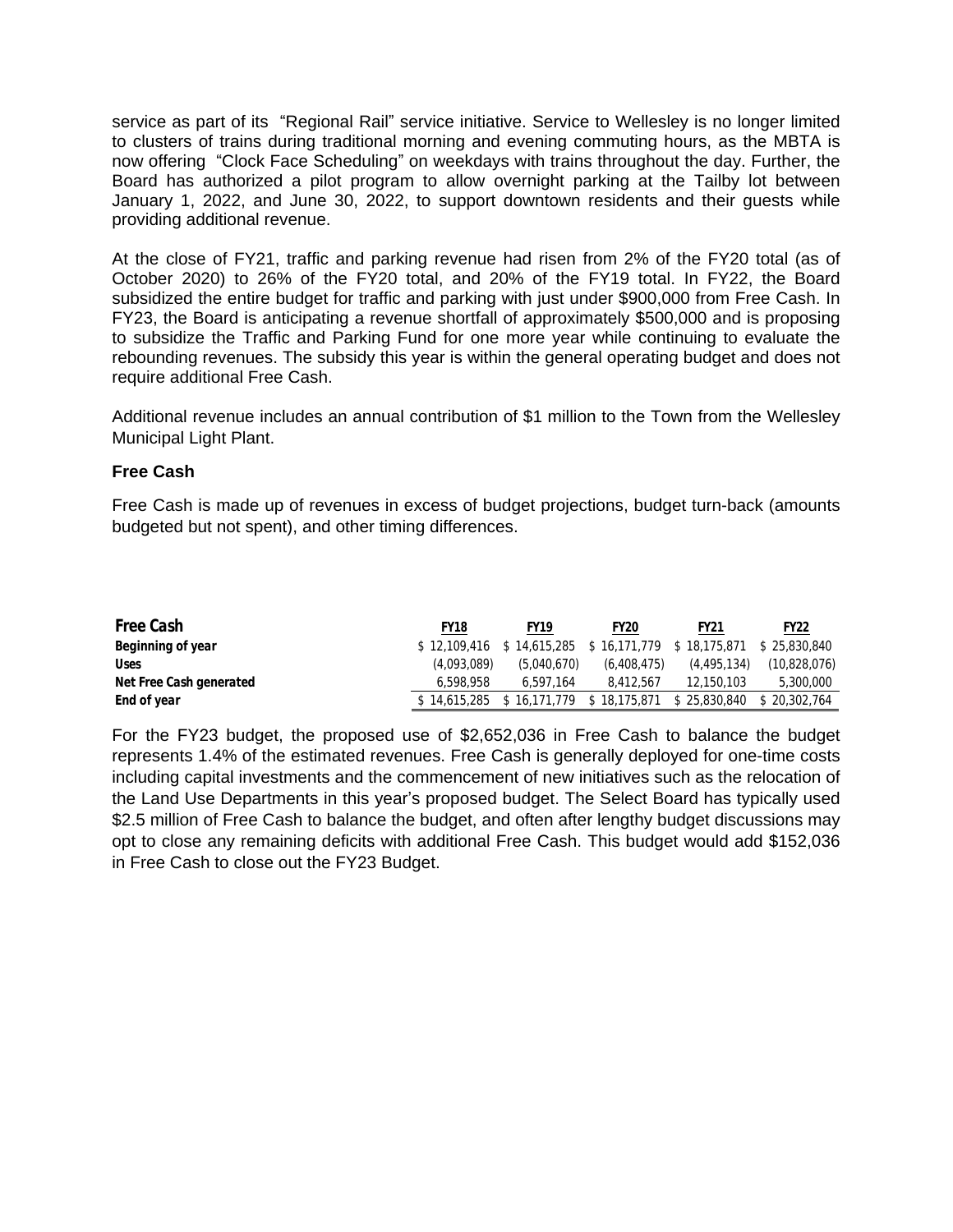

## **Status of Reserves**

The Town's reserves rose to \$32,503,359 (19.61% of revenue) due to multiple factors, including a rebound in revenue, decreased departmental spending during the pandemic, favorable health insurance position, and the Board's decision to bolster reserves in FY21 and FY22 in light of financial uncertainties.

The Town's Financial Reserve Policy stipulates reserves should range from 8 to 12% of budgeted operating revenue. The Government Finance Officers' Association recommends maintaining balances of reserves in the amount of 5 to 15% of Budgeted Operating Revenues. In July 2021, with continued COVID-19 restrictions and modified operations throughout the fiscal year, departmental operating turnback was high at \$8.5 million. Town departments turned back \$3.2 million, the School Department turned back \$3.2 million, and the Health Insurance turn back was \$2.2 million, bringing the Town's reserves to \$25,830,840 or 19.64% of revenue.

The Special Town Meeting in October 2021 appropriated \$3,264,838 in Free Cash to supplemental budget appropriations for FY21 and FY22 (\$300,000), Hunnewell School Swing Space (\$2.8 million), and the Facilities Management Department Union Contract Settlements (\$164,838).

Current reserves are at 17.72% prior to any appropriation at the 2022 Annual Town Meeting, with School FEMA Reimbursements totaling \$529,945, Town FEMA Reimbursements anticipated to be \$391,000, and the release of \$306,144 from the Permanent Building Committee of Middle School Building System funds.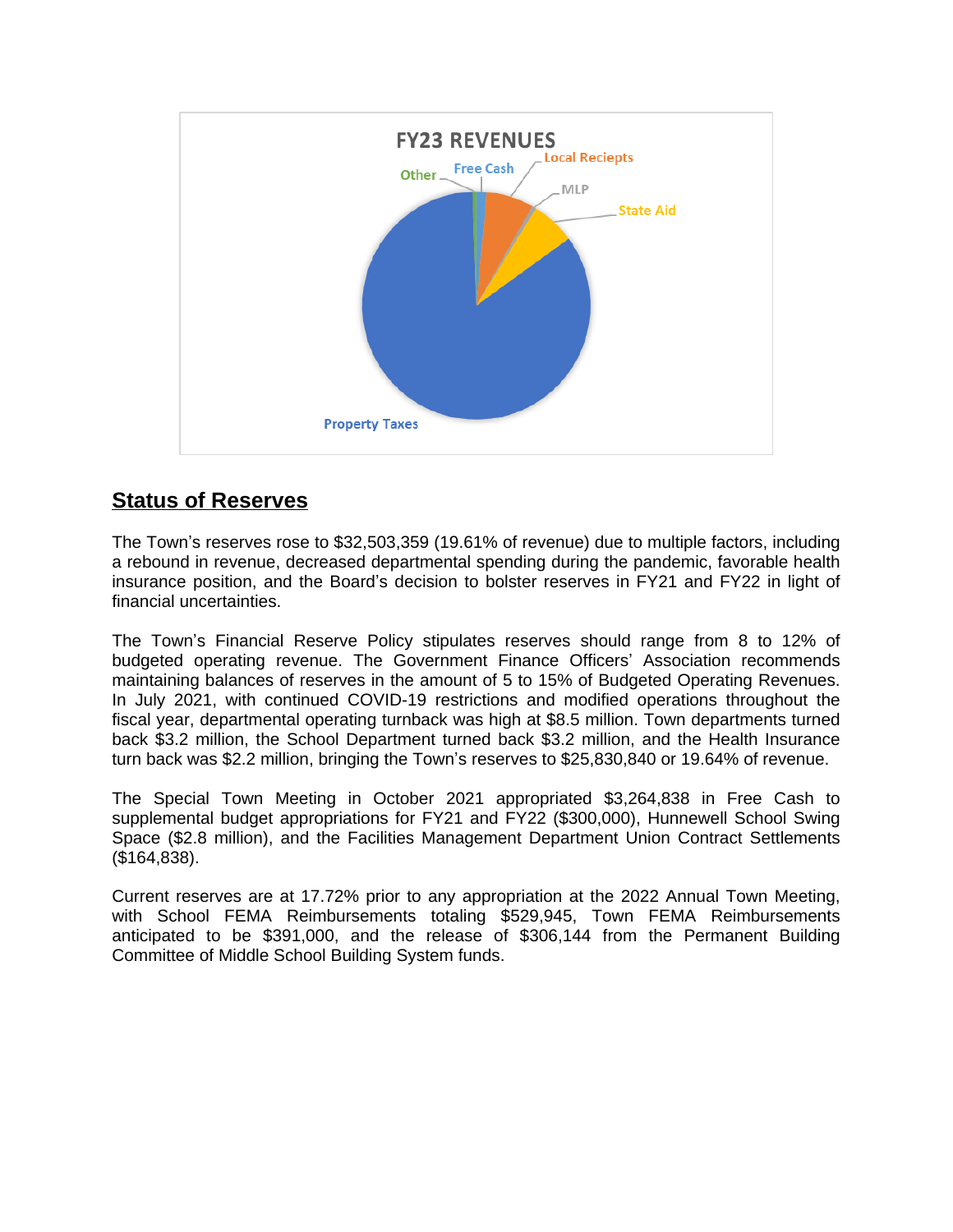*Reserves Projection*

| Reserves as of 6/30/2021                                | Amount             |
|---------------------------------------------------------|--------------------|
| Free Cash                                               | \$<br>25,830,840   |
| General Purpose Stabilization fund                      | 3.692.805          |
| Other Stabilization Funds                               | 2,979,714          |
|                                                         | \$<br>32,503,359   |
| <b>FY22 Revenue</b>                                     | \$<br>165,733,774  |
| Sources and (Uses) of Reserves in FY22                  |                    |
| Appropriations at STM 10/2021<br><b>FMD Contracts</b>   | (164,838)          |
| Increase 2022 Legal Budget                              | (150,000)          |
| <b>Swing Space</b>                                      | (2,800,000)        |
| School FEMA (reimbursed 2022)                           | 365,638            |
| School FEMA (reimbursed 2022)                           | 164.307<br>306.144 |
| <b>PBC MS Piping</b><br><b>FFMA</b>                     | 391,000            |
|                                                         |                    |
| Estimated Reserves as of 6/30/22                        | \$<br>30,615,611   |
| <b>FY23 Revenue</b>                                     | \$<br>172,731,661  |
| % of Revenue                                            | 17.72%             |
| % of Revenue Without Special purposeStabilization Funds | 16.00%             |

Under Massachusetts Department of Revenue (DOR) rules, the Free Cash balance and the General Purpose Stabilization Fund are reserves specifically available for appropriation by Town Meeting for any lawful purpose. Appropriations from the Stabilization Fund require a twothirds vote by Town Meeting, whereas appropriations from Free Cash require a majority vote. The balance of the General Purpose Stabilization Fund as of June 30, 2021, was \$3.69 million.

The Municipal Modernization Act of 2016 created an additional reserve fund opportunity for special education funding and the Town responded by creating a Special Education Reserve Fund at ATM in 2017. Revenues from Medicaid receipts related to special education were deposited into the fund at that time, with the plan to continue to build the fund in subsequent years. Article 11 on this year's warrant recommends appropriation of \$275,000 in revenues from Medicaid receipts. Over the past three years, deposits of \$750,000 have been made to the Special Education Reserve Fund to further protect the School budget from unforeseen special education outplacement costs. Funds deposited in a Stabilization Fund can be redirected for another purpose with Town Meeting authorization. The Special Education Reserve Fund's maximum balance is 2% of Wellesley's actual net school spending. Following this year's appropriation of Medicaid the funds, the stabilization fund will be nearing maximum contribution levels. This year the Board will continue to support the funding of the Special Education Reserve Fund to ensure that a reliable level of reserves is available should either the State be unable to meet its circuit breaker obligations, or the School Department experiences unanticipated out-of-district placements or other extraordinary expenses.

The FY23 budget continues the past practice of contributing Free Cash equal to turnback amounts for the Injured-on-Duty stabilization fund under Article 10 (\$38,605), and the RDF Baler Fund under Article 12 (\$11,512). The following chart summarizes revised projections reflecting the anticipated use of Free Cash towards the FY23 Budget and the impact to the Town's anticipated reserve balances on June 30, 2022: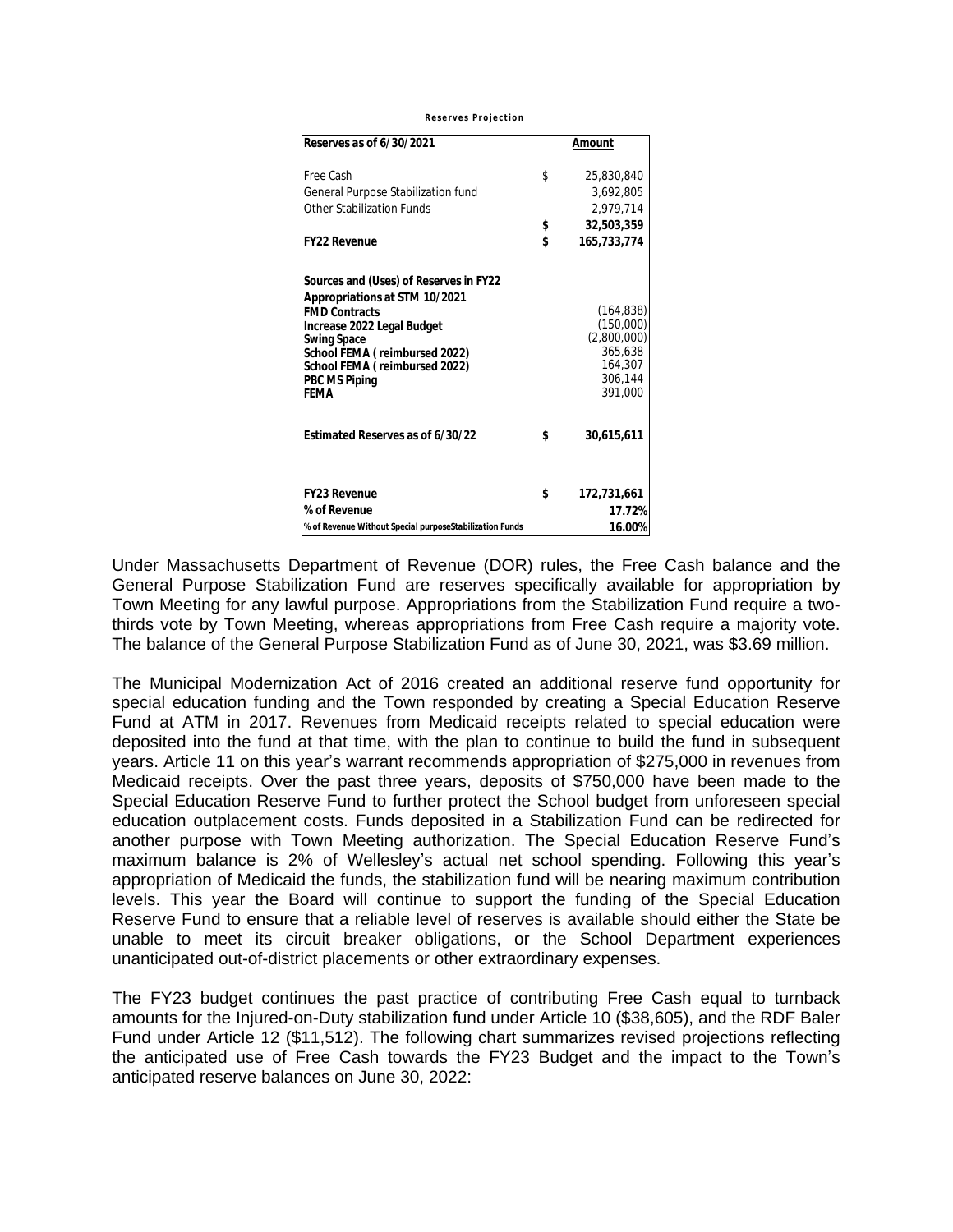| Reserves as of 6/30/2021                                         | <b>Amount</b> |                          |  |  |  |  |  |
|------------------------------------------------------------------|---------------|--------------------------|--|--|--|--|--|
|                                                                  |               |                          |  |  |  |  |  |
| Free Cash                                                        | \$            | 25,830,840               |  |  |  |  |  |
| General Purpose Stabilization fund                               |               | 3,692,805                |  |  |  |  |  |
| <b>Other Stabilization Funds</b>                                 |               | 2,979,714                |  |  |  |  |  |
|                                                                  | \$            | 32,503,359               |  |  |  |  |  |
| <b>FY22 Revenue</b>                                              | \$            | 165,733,774              |  |  |  |  |  |
| Sources and (Uses) of Reserves in FY22                           |               |                          |  |  |  |  |  |
| Appropriations at STM 10/2021                                    |               |                          |  |  |  |  |  |
| <b>FMD Contracts</b>                                             |               | (164, 838)               |  |  |  |  |  |
| Increase 2022 Legal Budget                                       |               | (150,000)                |  |  |  |  |  |
| <b>Swing Space</b>                                               |               | (2,800,000)              |  |  |  |  |  |
| <b>Appropriations at ATM 2022</b>                                |               |                          |  |  |  |  |  |
| Balance 2023 Budget                                              |               | (2,652,036)              |  |  |  |  |  |
| Snow & Ice<br><b>Add to IOD Stabilization</b>                    |               | (400,000)<br>(38,605)    |  |  |  |  |  |
| <b>Add to Baler Stabilization</b>                                |               | (11, 512)                |  |  |  |  |  |
| Add to SPED Stabilization - Medicaid                             |               | (275,000)                |  |  |  |  |  |
| Potential funds available for capital                            |               |                          |  |  |  |  |  |
| <b>ATM22 MS Paving</b>                                           |               | (2, 193, 856)            |  |  |  |  |  |
| <b>ATM22 HS ECM</b>                                              |               | (1,250,000)              |  |  |  |  |  |
| ATM 22 Land use (Operation and Capital)<br><b>Police Antenna</b> |               | (397, 100)<br>(195, 129) |  |  |  |  |  |
|                                                                  |               |                          |  |  |  |  |  |
| School FEMA (reimbursed 2022)                                    |               | 365,638                  |  |  |  |  |  |
| School FEMA (reimbursed 2022)                                    |               | 164,307<br>306.144       |  |  |  |  |  |
| <b>PBC MS Piping</b><br><b>FEMA</b>                              |               | 391,000                  |  |  |  |  |  |
| <b>Estimated Turnback</b>                                        |               | 4,000,000                |  |  |  |  |  |
| Estimated Reserves as of 6/30/22                                 | \$            | 27,202,372               |  |  |  |  |  |
| <b>FY23 Revenue</b>                                              | \$            | 172,731,661              |  |  |  |  |  |
| % of Revenue                                                     |               | 15.75%                   |  |  |  |  |  |
| % of Revenue Without Special purposeStabilization Funds          |               | 14.02%                   |  |  |  |  |  |

## **FY23 Budget Cycle**

The Town budget cycle usually begins in July with the Board having initial discussions with the larger departments, including the School Department, the Facilities Management Department (FMD), and the Department of Public Works (DPW). This year's budget process followed the Budget Submission Timeline detailed below. (For a full review of the Town Budget Preparation Manual, please see Appendix A)

In the early stages of the budget preparation, the Board reviews an analysis of current revenues and revenue enhancement opportunities. After factoring in fixed costs, such as employee benefits, issued debt, and past service liabilities, the Board develops budget guidelines to help allocate remaining available funds among the departments. Guidelines for FY23 were finalized October 12, 2021. After guidelines are set, each board is expected to develop a budget falling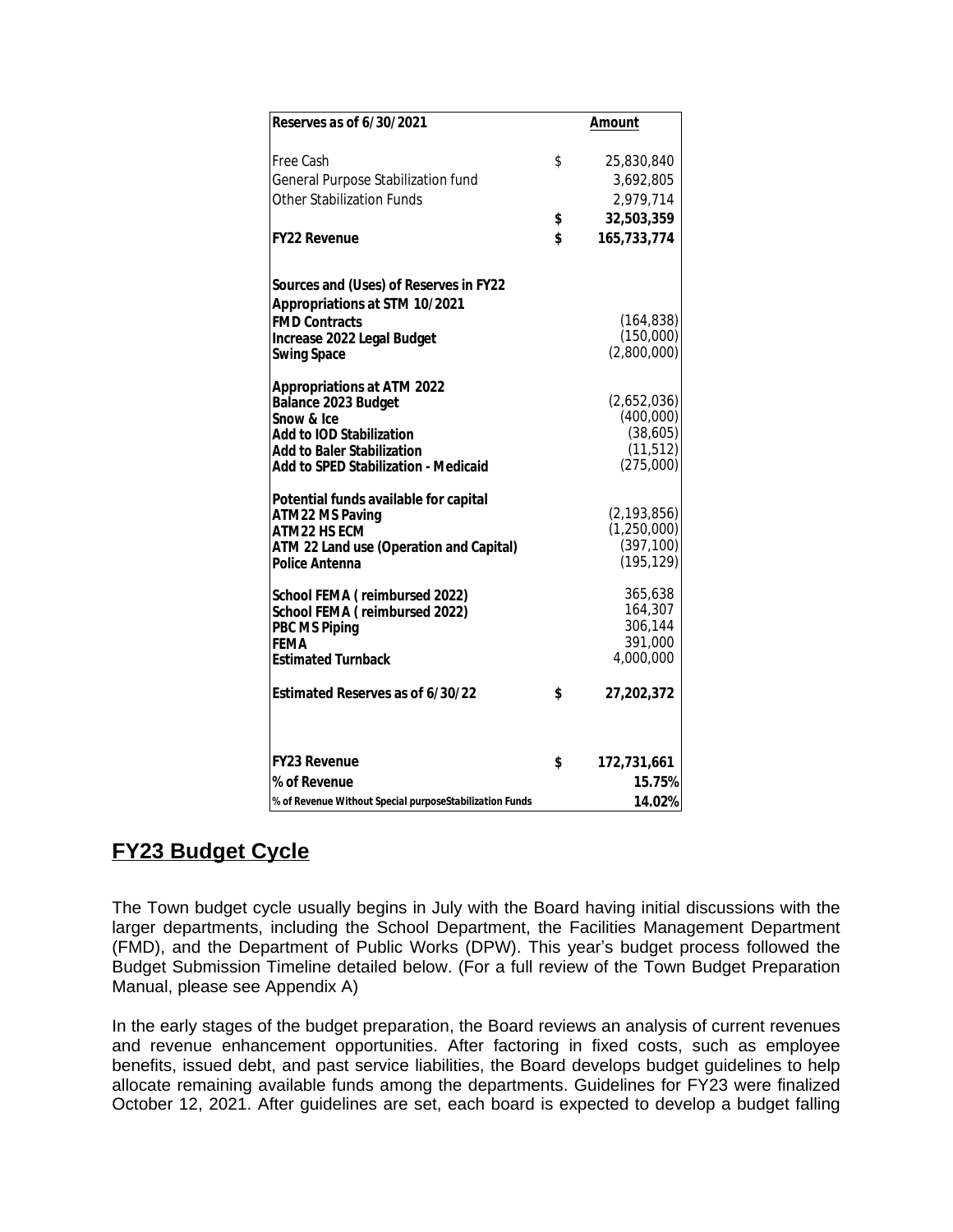within guideline. New initiatives and costs beyond guideline are discussed and evaluated by the Board and the Advisory Committee during the budget cycle. Other funding mechanisms (such as an override or debt exclusion) may be proposed if a critical initiative cannot be funded with the current resources.

Under the Town bylaws, the Select Board is responsible for coordinating the annual budget submissions for all boards; coordinating the timing of capital requests and determining methods for financing capital needs; estimating available revenues; and developing the Town-Wide Financial Plan and Five-Year Capital Plan. Under the direction of the Select Board and Executive Director, the Finance Department has developed standard formats for departmental requests, these submissions are used to accurately create (1) the "Sources and Uses" format required by Article 19.16.1; (2) the Town-Wide Financial Plan; and (3) the Five-Year Capital Plan. The format includes a departmental narrative outlining departmental responsibilities and current objectives with emphasis on current year needs, a revenue summary, and detailed operating budget requests showing a four-year history.

#### **Budget Submission Timeline**

- July 1, 2021 Fiscal Year begins
- August 11 "Finance Director presents Financial Orientation to Advisory Committee
- August 18 -- Finance Director updates BOS on FY2021 results
- September 13 SB Begins FY 2023 Budget guideline discussions
- September 20 SB continues guideline discussions
- September 27 SB continues guideline discussions
- September 29-October 7 Inter-Board Meeting
- October 12 FY 2023 Operating and Capital Budget guideline finalized
- October 18-Operating budget manual & operating and capital forms distributed
- October 21-HR provides guidelines for 40/50/60 series
- November 15 Town-wide FMD Capital update
- November 15 Open Annual Town Meeting Warrant
- December 2 Capital budget requests submitted to Finance from all departments
- December 2 Operating budgets due from Select Board departments. Finance begins budget compilation
- December 6 Tax Classification Hearing
- December 13 Select Board's Budget Workshop (Day)
- December 20 Operating budgets due to Finance from non-school departments (early submissions encouraged)
- December 22- Warrant Closes for Annual Town Meeting
- January 3 SB Budget Roll Up to SB for Review
- January 7 Select Board's Budget Workshop #2 (Day)
- January 11 Superintendent's operating budget presented to School Committee
- January 17- Determine budget gap & begin closing process
- February 8- School Committee votes School Department operating budget
- Annual Town Election March 1, 2022
- Annual Town Meeting to begin March 29, 2022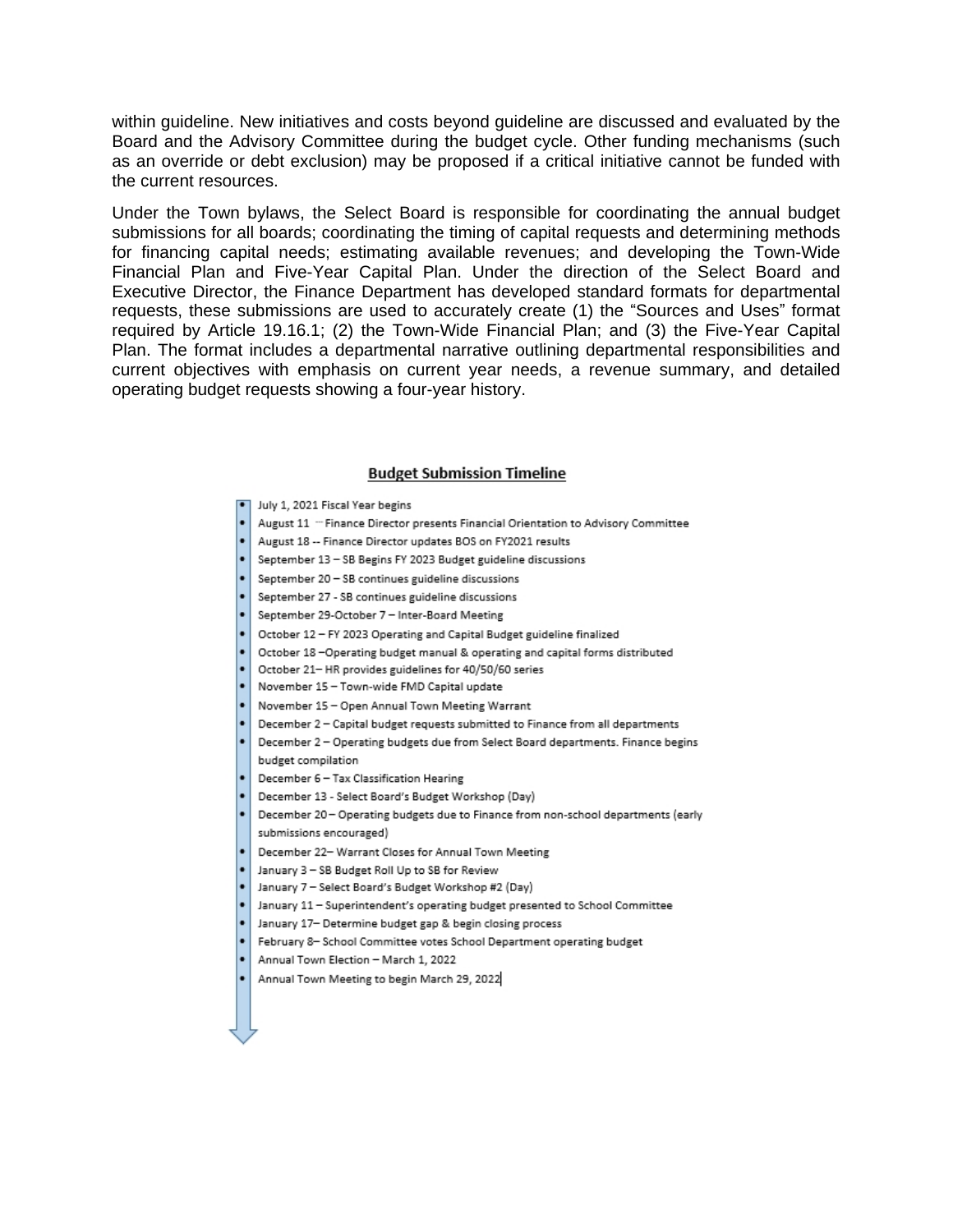## **Key Budget Drivers**

Each year at ATM, the Board and staff update the Town-Wide Financial Plan with input from the Town departments, boards, and committees, guided by the conservative financial policies adopted over the last decade. As in prior years, the key issues impacting the Town's financial planning include:

- Growth in personnel costs
- Employee benefit costs
- Facilities and other capital needs

### **Growth in Personnel Costs**

The largest recurring item in the year-over-year growth of the Town budget is the cost of wage increases ("Cost of Living Adjustments" or COLA) for existing employees. Each year the Human Resources Board evaluates increases for non-union municipal personnel and compares salary ranges to maintain competitive. Most Town employees are unionized, and their annual wage increases are a subject of collective bargaining. There are 14 unions representing 1,129 employees, the largest of which is the Teachers Association. As stated above, the teachers union contract expires June 30, 2022. At the Fall 2021 Special Town Meeting, the last of the Town's contracts was approved through June 30, 2023. In February, the Town has completed a three-year extension on health care benefits for FY23 to FY25.

In addition to the COLA noted above, the union contracts also provide for an additional annual "step" increase for teachers and other employees who have not yet reached the top step, and "lane" increases for teachers as they attain additional academic degrees. The teachers' contract currently provides for 16 steps and the value of each step increase is approximately 4.2%. Most Town union contracts provide for 4 to 8 steps, and an average step increase of 5.3 to 5.6%. In recent years, longevity has been added in step form to a number of contracts for employees. Thus, employees who have not reached the top step generally receive total annual wage increases in the range of 6 to 8%.

Each year, the cost of step increases is partially offset by savings resulting from the retirement or departure of employees who are replaced by new employees at a lower step level ("turnover savings"). Thus, in departments with steps, the changing composition of the work force affects the budget over time. However, in the case of the School Department, the average experience level of teachers has increased over the past ten years. Currently (FY23), approximately 59.5% of the teachers are at the top step, and the others are still moving on steps. Along with increases in special education costs, the School's personnel costs have grown at a faster rate than other departments' budgets.

#### **Employee Benefit Costs**

Employee benefit costs will total nearly \$33.5 million in (17.3% of the Town's total budget) and during the past ten years, benefit costs have been the fastest growing component of the overall Town budget. The principal components of this cost are:

- Health insurance premium costs for active and retired (non-Medicare eligible) employees and other associated benefit costs - \$21.4 million
- Pension plan contributions \$8.5 million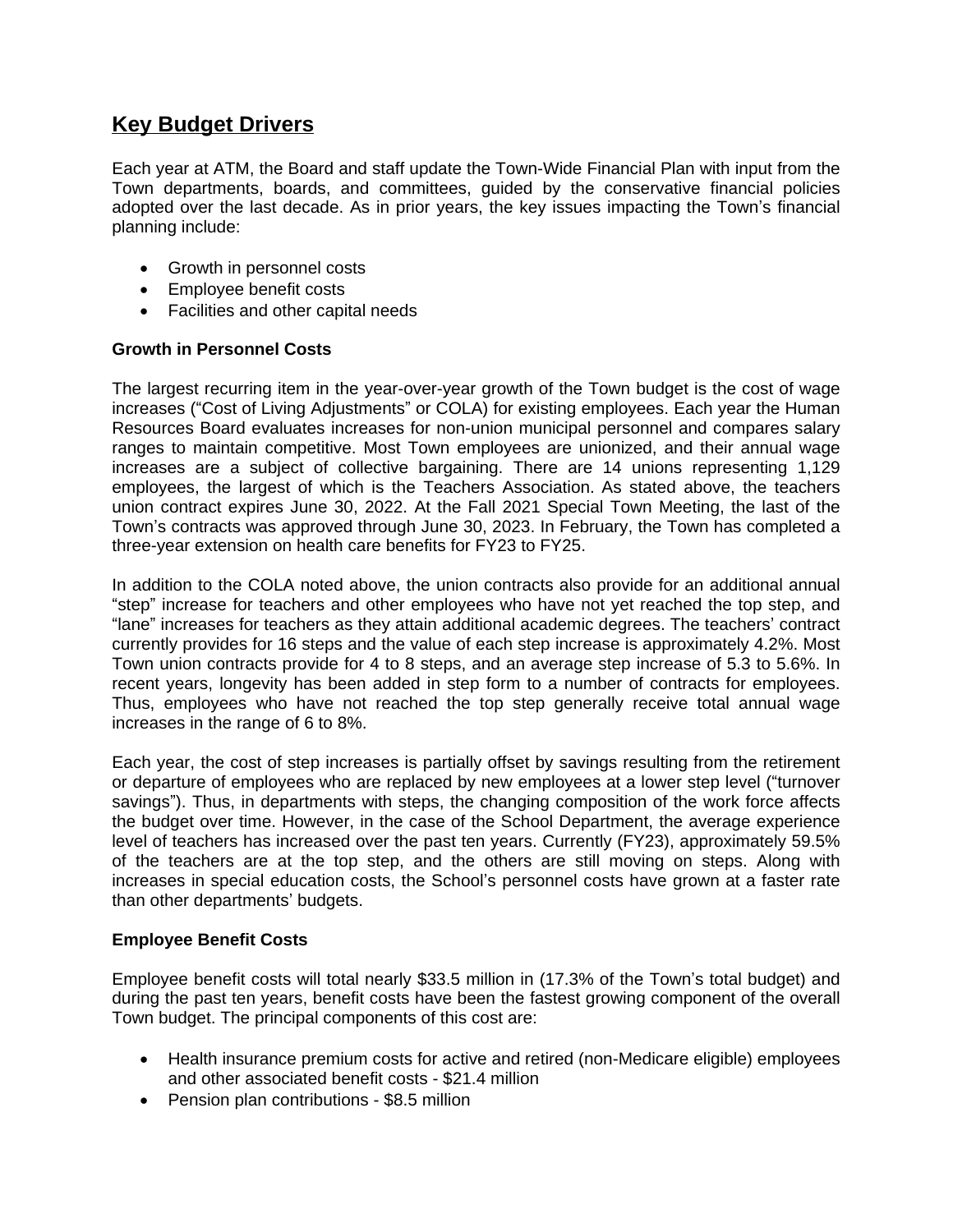Other Post-Employment Benefits (OPEB) funding - \$3.45 million

#### Health Insurance

The Town procures health insurance for active employees and retirees through the West Suburban Health Group (WSHG), a consortium of nine towns and two educational entities. Health insurance is a mandatory subject of collective bargaining, so the Town cannot unilaterally make plan design changes. The Town has successfully bargained with its employee groups and implemented a number of plan changes in recent years, which have helped control rising costs.

The most recent adopted contract will begin on July 1, 2022, in which the Town will continue to offer high deductible or benchmark plans for employees. The WSHG was made aware in March 2021 that Fallon Health Care would be leaving the commercial health care market. Fallon's departure would leave WSHG with three health insurance carrier options for employees starting FY23: Blue Cross Blue Shield, Harvard Pilgrim, and Tufts, with Blue Cross Blue Shield being the least expensive plan option. BCBS as the low carrier option still increases costs in the range of 8.7 to 9.2% from the lower cost Fallon plans. The Town has agreed to maintain a 78% contribution rate to Blue Cross Blue Shield and has reduced the contribution rate to 60% for Harvard Pilgrim and Tufts and will maintain the 50% contribution rate for the Harvard Pilgrim PPO plan. The Town will continue to offer various incentives to employees to lower costs, including an opt-out provision and high deductible options.

### Pension Plan Contributions

Municipal employees in Massachusetts are not eligible for Social Security. In lieu of a Social Security benefit, the Town maintains a defined-benefit pension plan for retired employees other than teachers, and the benefits are identical to those offered by other cities and towns in Massachusetts. Teachers participate in a similar plan operated by the Commonwealth. However, unlike a defined-benefit pension plan in the private sector, municipal employees contribute toward the cost of their pension. Any municipal employee hired after 1996 is required to contribute 9% of annual pay plus 2% of pay over \$30,000.

Employee contributions to the Town of Wellesley pension plan during calendar 2021 totaled \$4.1 million and are estimated to total \$4.2 million in calendar 2022. The Town will make an annual contribution of \$8.5 million in FY23. The Enterprise funds (Water, Sewer and Electric) also contribute the employer portion for their employees. Approximately 66% of the contribution by the Town this year will be allocated to accrued liabilities from prior years.

### Other Post-Employment Benefits (OPEB)

The Town is also obligated to subsidize a portion of the health insurance premiums for all retirees (Other Post-Employment Benefits or OPEB). Medicare-eligible retirees are required to enroll in Medicare and the Town pays 50% of the cost of a Medicare supplement plan and 50% of the Medicare Part B premium.

The latest actuarial valuation of the Pension liability was performed as of January 1, 2021. The actuarial valuation is on a two-year cycle and the next valuation will be performed January 1, 2023, although it will not be available until May 2023. The following table summarizes the Town's unfunded liabilities related to Pension and OPEB, based on employee service to date: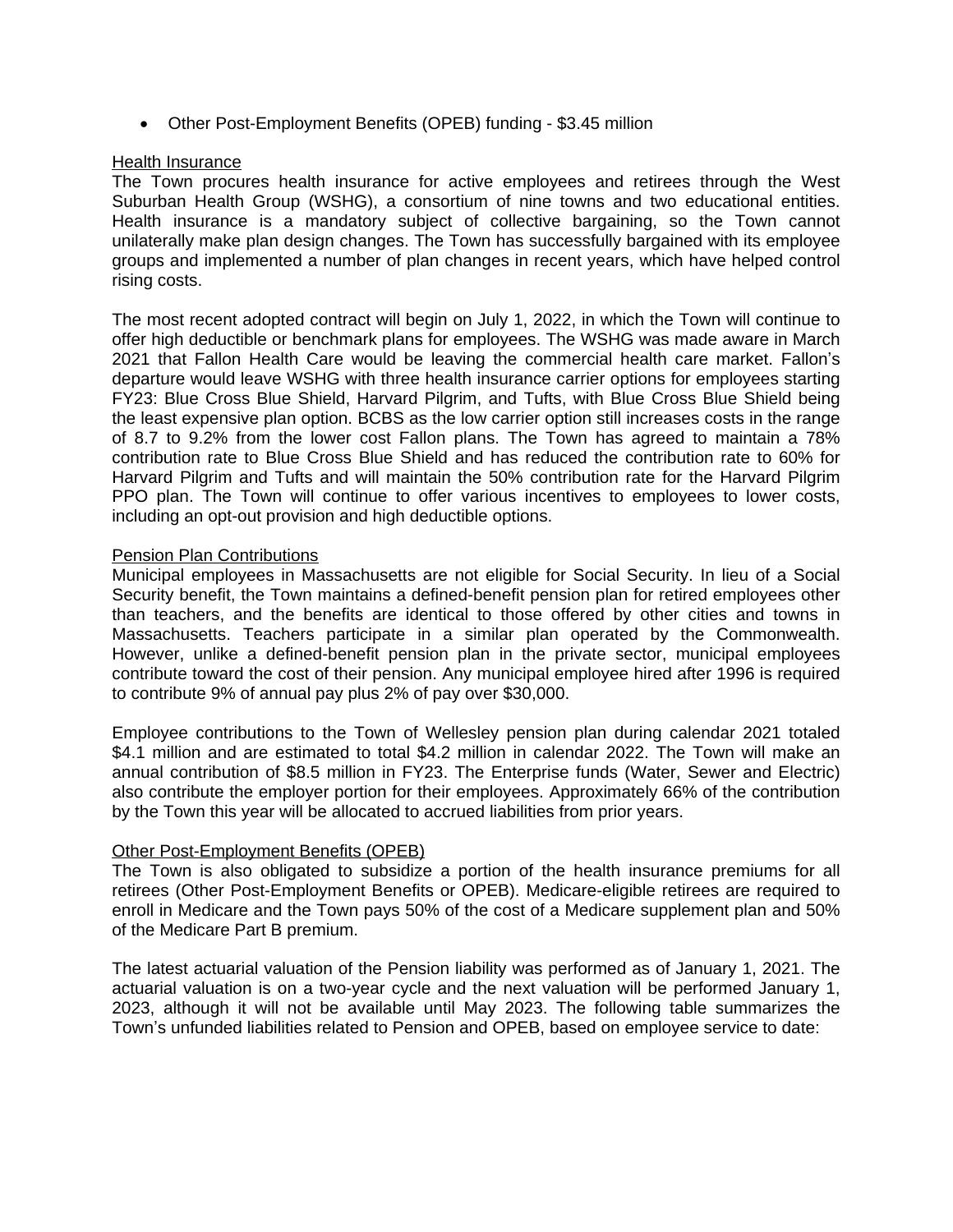|                                  |    | <b>Pension</b> |     | <b>OPEB</b> |
|----------------------------------|----|----------------|-----|-------------|
| <b>Measurement Date</b>          |    | 1/1/2021       |     | 12/31/2020  |
| <b>Accrued Liability</b>         | S  | 242,973,730    | - S | 132,313,690 |
| <b>Actuarial Value of Assets</b> | \$ | 242,973,730    | - S | 75,024,303  |
| Unfunded Liability               | Ś  | 43,104,963     | - S | 57,289,387  |
| <b>Funded Ratio</b>              |    | 84.93%         |     | 56.7%       |
| <b>Full Funding Year</b>         |    | 2030           |     | 2030        |
| Assumed Rate of Return           |    | 6.0%           |     | 6.0%        |

The actuarial funding schedule for the pension plan calls for a \$351,609 increase in pension funding in FY23 (exclusive of enterprise funds). The 2017 and 2019 actuarial valuation of the pension plan called for a reduction of the investment return assumption from 6.75% to a more conservative rate of 6.625%. The most recent actuarial valuation of the pension plan was performed on January 1, 2021, and reduced the rate of return further to 6.0%.

The OPEB actuarial valuation is on a two-year cycle with the new valuation performed on December 31, 2021. The interest rate was decreased to 6.0% and certain mortality assumptions were updated. The funding schedule was historically designed to fully fund liability by 2037; however, the Town is currently tracking to be fully funded as of 2030 even with the reduction in the rate of return. The funding plan currently requires the Town to contribute a flat \$3.4 million each year until 2023, in addition to the increasing premium subsidies for current retirees ("payas-you-go costs"). From 2023 until 2030 the remaining payment will be \$3,450,000.

| <b>OPEB Funding</b> |  |                                        |  |                  |  |             |  |      |  |                           |  |  |  |
|---------------------|--|----------------------------------------|--|------------------|--|-------------|--|------|--|---------------------------|--|--|--|
|                     |  | <b>FY19</b>                            |  | FY <sub>20</sub> |  | <b>FY21</b> |  | FY22 |  | <b>FY23</b>               |  |  |  |
| Inside the levy     |  | $$3,432,000$ $$3,432,000$ $$3,432,000$ |  |                  |  |             |  |      |  | $$3,432,000$ $$3,450,000$ |  |  |  |
|                     |  | $$3,432,000$ $$3,432,000$ $$3,432,000$ |  |                  |  |             |  |      |  | $$3,432,000$ $$3,450,000$ |  |  |  |

Unlike many other communities, Wellesley is fully funding the ARC (Annual Required Contribution), as defined in the Government Accounting Standards Board pronouncements related to OPEB. As a result, the Town can discount the unfunded OPEB liability using an assumed market rate of return, whereas communities that are not funding the ARC are required to use a risk-free rate of return. New municipal accounting rules took effect at the beginning of FY18 which required municipalities to report pension and OPEB liabilities on their balance sheets. Wellesley's proactive funding approach favorably distinguishes our community, as the Town is further along in meeting its obligations than many other towns.

## **Future Projected Capital Projects and Borrowing Needs**

### **Capital Budget Requests**

Each year, boards submit a detailed five-year capital plan, and it is critical to include all anticipated capital needs for that five-year period, including cash capital and projects financed by debt or any other source. This year's Budget Book details the finalized five-year capital requests submitted. The final Five-Year Capital Plan reflects the most up-to-date project costs. Capital requests are intended to support the department's strategic direction, and the financial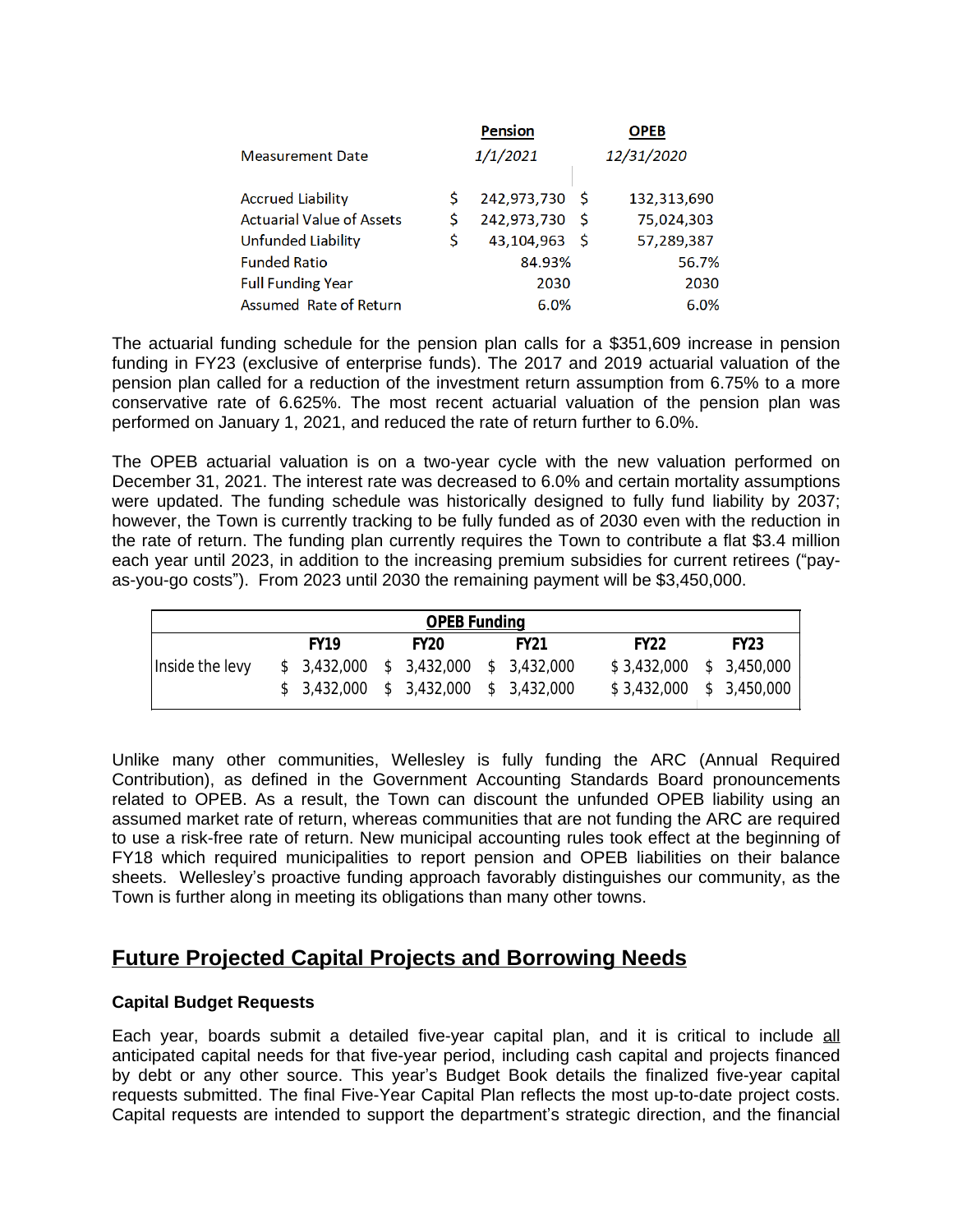and operational impact of each requested capital purchase should be quantified. Because financial resources are limited, boards are asked to internally prioritize capital needs and should fully research the cost of each item to better inform the discussion of which projects should be funded in a given year. Doing a thorough job of analyzing capital needs can help avoid sudden unanticipated requests in the current budget cycle, and greatly aids the financial planning process. It should be noted that with any significant rise in the inside-the-levy borrowing, available funding for cash capital projects is restricted. Capital requests added in a given budget year without prior notice are generally deferred unless required by a federal or state mandate.

As previously described, the Select Board has adopted a Debt Policy that limits combined capital and debt service expenditures to 6.2 to 6.8% of budgeted (inside-the-levy) revenues. The purpose of this policy is to provide sufficient funds to maintain Town assets, while avoiding operating overrides or compromising operating budgets. In review of the Five-Year Capital Plan requests, the total cost is rising in the out-years far in excess of the 6.2 to 6.8% debt policy range and is hovering around the 7% range for FY24 and FY25. During the budget process, departments are sometimes asked to reduce their capital requests in order to bring overall requests into alignment with the debt policy range. Staying within the range requires close coordination and communication between the Finance Department and all department heads.

The combined inside-the-levy (cash capital and debt service) financing budget for FY23 is \$11,737,443 or 6.8% of revenue. Of the \$11.7 million, \$5 million is for inside-the-levy debt service, therefore there is a maximum of \$6.7 million available for all cash capital projects. In FY24-FY26, based upon projected inside-the-levy borrowing, there is currently projected between \$5 million and \$7 million available for cash capital.

### **Budget Assumptions**

MIIA, the Town's insurance company currently values Wellesley's assets at \$427,026,953 inclusive of buildings and contents. It is the Town's responsibility to maintain those assets or replace them as they reach the end of their useful life, making capital project needs and costs a major factor in out-years. The Board works to prioritize and balance needs with inside-the-levy borrowing, cash capital, and major project funding through debt exclusions. The Board considers funding capacity when issuing the Budget Guidelines and this year allowed for the use of the higher end of the debt policy range of 6.8% given the rebound in revenues.

The budget assumptions established for FY24 through FY26 have taken into consideration various factors including:

- Sustainability of economic growth;
- Increased costs of goods and services;
- Rising costs of health insurance;
- Potential for increased costs to address both Town and School strategic initiatives such as implementation of the Climate Action Plan, Sustainable Mobility Plan, Diversity, Equity, and Inclusion efforts, and downtown revitalization, and
- Unknowns of ongoing impacts of COVID-19 including impacts to Traffic and Parking revenue.

The projections below are reflective of any projected union settlements, which will be evaluated and negotiated on an individual basis. The projected budget assumptions are as follows:

#### **Revenues**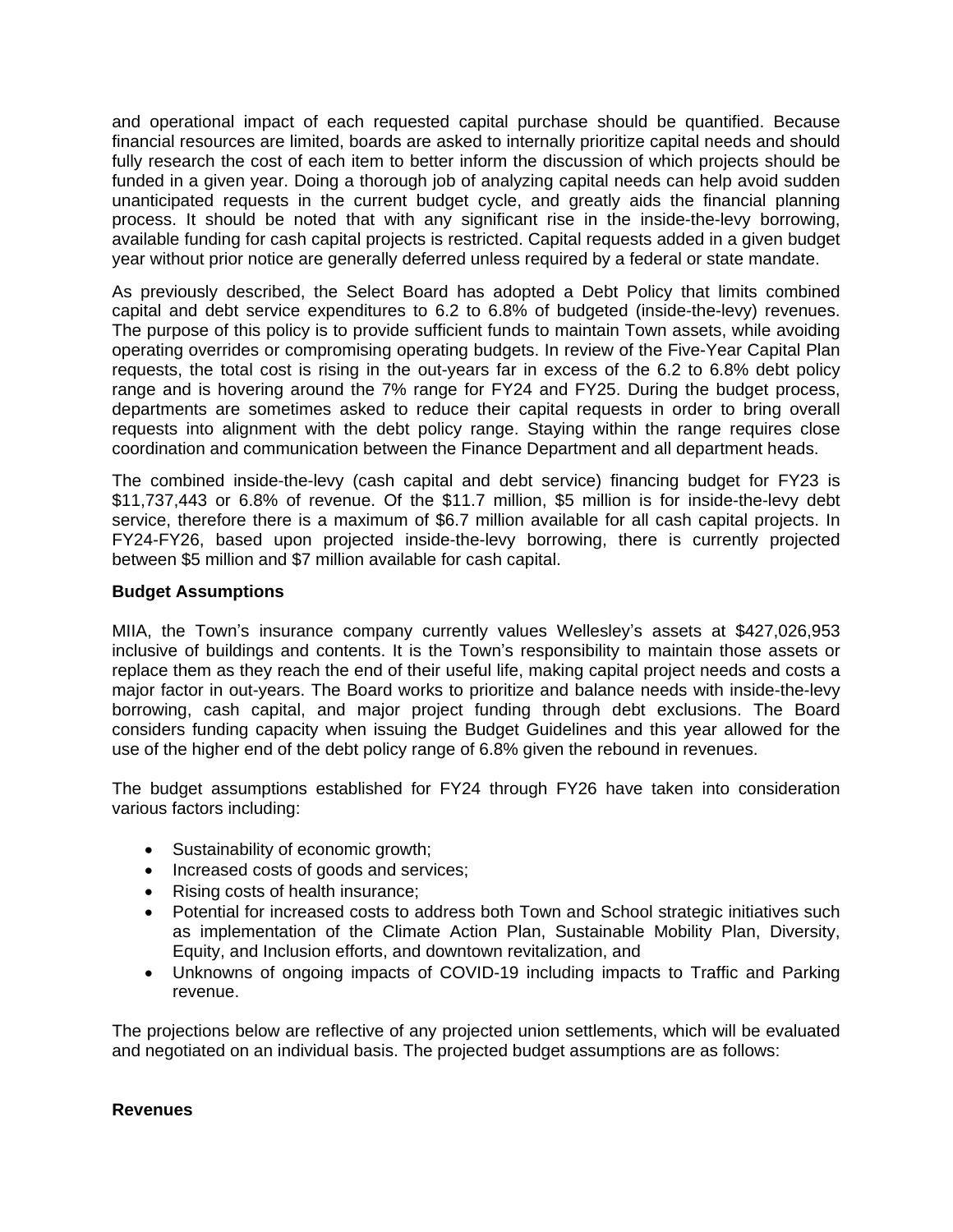- Levy growth 2.5% plus \$1.5 million of new growth in FY24-F26
- State Aid 2% increase for FY24-26
	- Local revenue 2% increase for FY24-FY26
- Use of Free Cash \$2.5 million/year

### **Expenses**

- Town Personal Services/Expenses average 3.0% FY24-FY26 • School Personal Services/Expenses average 3.0% FY24-FY26
- 
- Health Insurance 7%
- Other employee benefits 0%

• Pension **per approved funding schedule** 

Combined with significant capital expenditure reductions, these budget assumptions allow the Town to strive to reach balanced budgets in the out-years. Any increases in expense estimates may require operational overrides or reductions in departmental operations.

### Exhibit II

|                                    |    | <b>FY22</b>   | <b>FY23</b>       |     |               | $\frac{9}{6}$ | <b>FY24</b>       | <b>FY25</b> |               |    | <b>FY26</b>   |
|------------------------------------|----|---------------|-------------------|-----|---------------|---------------|-------------------|-------------|---------------|----|---------------|
|                                    |    | <b>Budget</b> | <b>Request</b>    |     | Inc/(Dec)     | Inc/(Dec)     | Projection        |             | Projection    |    | Projection    |
| <b>Sources of Funds</b>            |    |               |                   |     |               |               |                   |             |               |    |               |
| Taxes                              | \$ | 144,418,814   | \$<br>149,729,284 | \$  | 5,310,470     | 3.7%          | \$<br>154,972,516 |             | \$160,346,829 |    | \$165,855,500 |
| <b>State Aid</b>                   |    | 10,882,272    | 11,096,377        |     | 214,105       | 2.0%          | 11,318,304        |             | 11,544,670    |    | 11,775,564    |
| Local Revenue                      |    | 10,441,123    | 11,906,800        |     | 1,465,677     | 14.0%         | 12,124,936        |             | 12,347,435    |    | 12,574,383    |
| Free Cash to balance               |    | 3,781,347     | 2,652,036         |     | (1, 129, 311) | $-29.9%$      | 2,500,000         |             | 2,500,000     |    | 2,500,000     |
| Other Free Cash items              |    | 314,838       | 4,036,085         |     | 3,721,247     | n/a           |                   |             |               |    |               |
| Other Sources                      |    | 1,456,045     | 1,961,183         |     | 505,138       | 34.7%         | 1,780,547         |             | 1,787,293     |    | 1,794,173     |
| CPA for North 40                   |    | 549,444       | 550,244           |     | 800           | 0.1%          | 550,644           |             | 550,644       |    | 550,244       |
| <b>Exclusions &amp; Exemptions</b> |    | 10,988,083    | 17,205,979        |     | 6,217,896     | 56.6%         | 17,365,672        |             | 17,263,172    |    | 16,596,472    |
| <b>Total Sources</b>               |    | 182,831,966   | \$<br>199,137,988 | \$. | 16,306,022    | 8.9%          | \$<br>200,612,619 |             | \$206,340,043 |    | \$211,646,336 |
|                                    |    |               |                   |     |               |               |                   |             |               |    |               |
| <b>Uses of Funds</b>               |    |               |                   |     |               |               |                   |             |               |    |               |
| School                             | \$ | 82,540,253    | \$<br>84,802,266  | \$  | 2,262,013     | 2.7%          | \$<br>87,346,334  | \$          | 89,966,724    | \$ | 92,665,726    |
| Other Town Departments             |    | 42,051,485    | 43,362,464        |     | 1,310,979     | 3.1%          | 44,663,338        |             | 46,003,238    |    | 47,383,335    |
| <b>Employee Benefits</b>           |    | 32,593,654    | 33,521,962        |     | 928,308       | 2.8%          | 35,050,514        |             | 36,718,102    |    | 38,489,067    |
| Cash Capital                       |    | 4,260,119     | 6,737,443         |     | 2,477,324     | 58.2%         | 6,932,271         |             | 7,128,248     |    | 6,233,970     |
| Debt (inside Levy)                 |    | 5,900,000     | 5,000,000         |     | (900,000)     | $-15.3%$      | 5,200,000         |             | 5,400,000     |    | 6,700,000     |
| <b>Other Uses</b>                  |    | 3,948,928     | 7,957,630         |     | 4,008,702     | 101.5%        | 3,900,149         |             | 3,933,903     |    | 3,958,456     |
| <b>Exclusions &amp; Exemptions</b> |    | 11,537,527    | 17,756,223        |     | 6,218,696     | 53.9%         | 17,916,316        |             | 17,813,816    |    | 17,146,716    |
| <b>Total Uses</b>                  | æ. | 182,831,966   | \$<br>199,137,988 | S   | 16,306,022    | 8.9%          | \$<br>201,008,922 |             | \$206,964,031 |    | \$212,577,271 |
| Surplus/(Deficit-Override)         | \$ | $\Omega$      | \$<br>(0)         |     |               |               | \$<br>(396, 303)  | \$          | (623,988)     | \$ | (930, 934)    |

Based on the budget assumptions outlined above, the current projected deficit for FY24 is \$396,303 with no modifications to the cash capital budget or application of additional Free Cash. This deficit is approximately \$6.1 million less than projected in March 2021, as a result of overperformance in revenue and ongoing compliance with the Debt Policy. The FY25 and FY26 out-year projections have deficits in the range of \$623,988 to \$930,934; these deficit projections assume modest revenue increases and a straight 3% increase in school and town operational costs.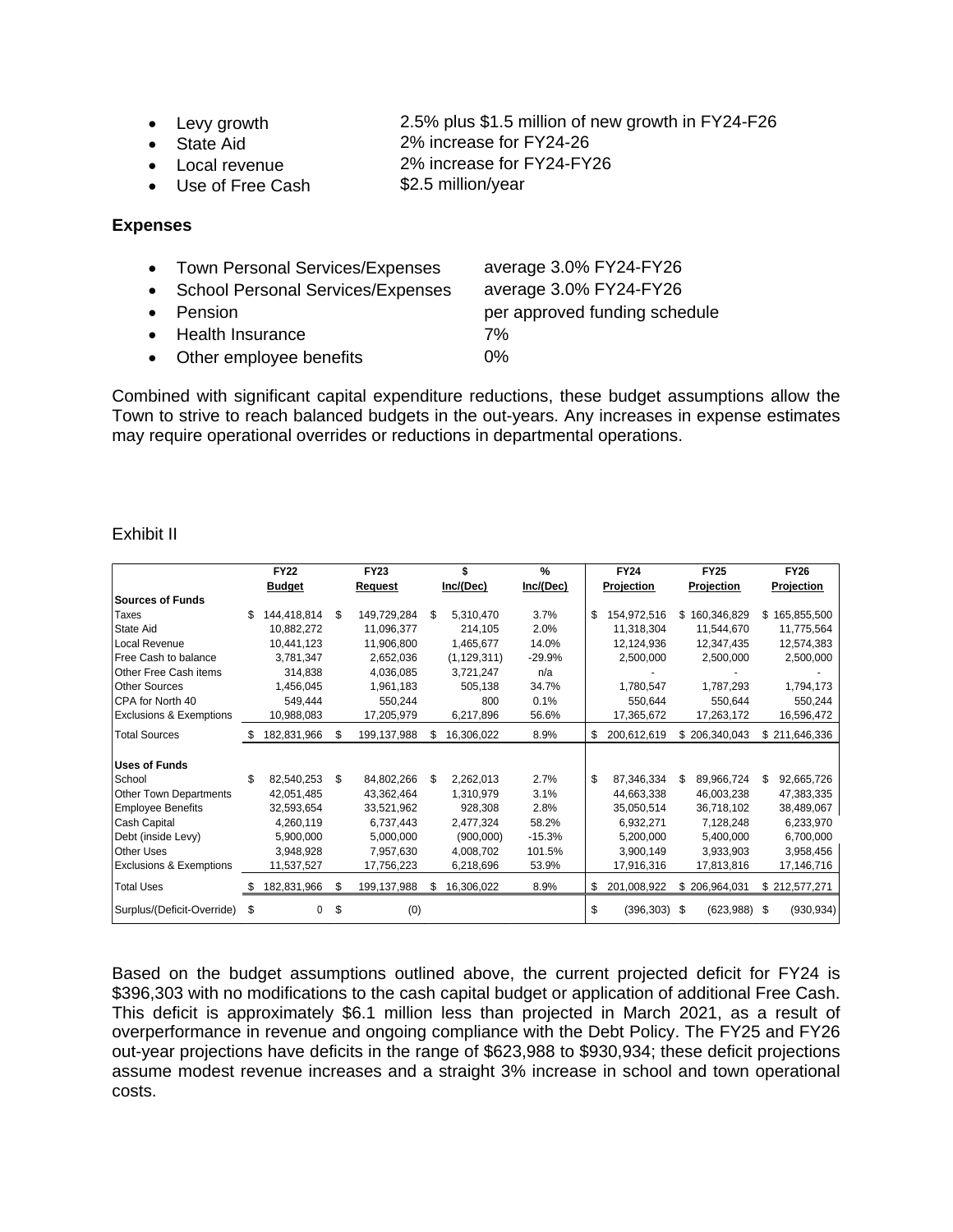Strict adherence to the inside-the-levy Debt Policy can help reduce these deficits and the Board is committed to rigorous analysis of all capital requests. Conversely, allowing any growth in operating guidelines could outstrip resources available inside the levy.

#### **Impact on Deficit of Debt/Capital Policy**

|                          | 2024              |      | 2025        |    | 2026        |
|--------------------------|-------------------|------|-------------|----|-------------|
| Revenue                  | \$<br>200,612,619 | \$   | 206,340,043 | \$ | 211,646,336 |
| <b>Projected Deficit</b> | \$<br>(396, 303)  | S    | (623,988)   | \$ | (930, 934)  |
|                          |                   |      |             |    |             |
| Debt/Capital             | \$<br>15,119,314  | - \$ | 13,566,046  | S  | 14,877,121  |
| <b>Percent Requested</b> | 7.54%             |      | 6.57%       |    | 7.03%       |
| If reduced to 6.2%       | \$<br>11,061,777  | S    | 11,422,814  | S  | 11,792,738  |
|                          |                   |      |             |    |             |
| <b>Revised Deficit</b>   | \$<br>(48.419)    | \$   | (287,402)   | S  | 384,495     |

For **informational purposes only**, a model has been created to show the impact on debt and deficits utilizing the **bottom** of the Debt Policy range at 6.2% of operating revenues, rather than the higher figures previously identified or requested. The chart above shows that the deficits would be significantly reduced over the three-year period; however, since debt service is largely determined from the Major Project Schedule, except for one listed new inside-the-levy borrowing for Walnut Street, future cash capital allocations would require limitations of

- $\bullet$  \$5,861,726 in FY24 (a decrease of \$4M);
- $\bullet$  \$6,022,762 in FY25 (a decrease of \$2.1M); and
- $\bullet$  \$5,092,685 in FY26 (a decrease of \$3M).

The Select Board is considering funding all or a portion of the Walnut Street Reconstruction with ARPA funds.

In addition to the projects financed inside the levy, three debt exclusions have been approved in the last 18 months including the Middle School Building Systems in December 2020, Hardy Elementary School in December 2021, and Hunnewell Elementary School in December 2021. In February 2022, the Town was able to borrow for the Hardy and Hunnewell Elementary School debt at a 2.2% interest rate, which is significantly lower than the 4% that was previously projected.

Over the next five years, two debt exclusions are planned:

- Town Hall Interior Renovation (December 2022)
- Renovation/Reconstruction of PAWS Pre-School (November/December 2027)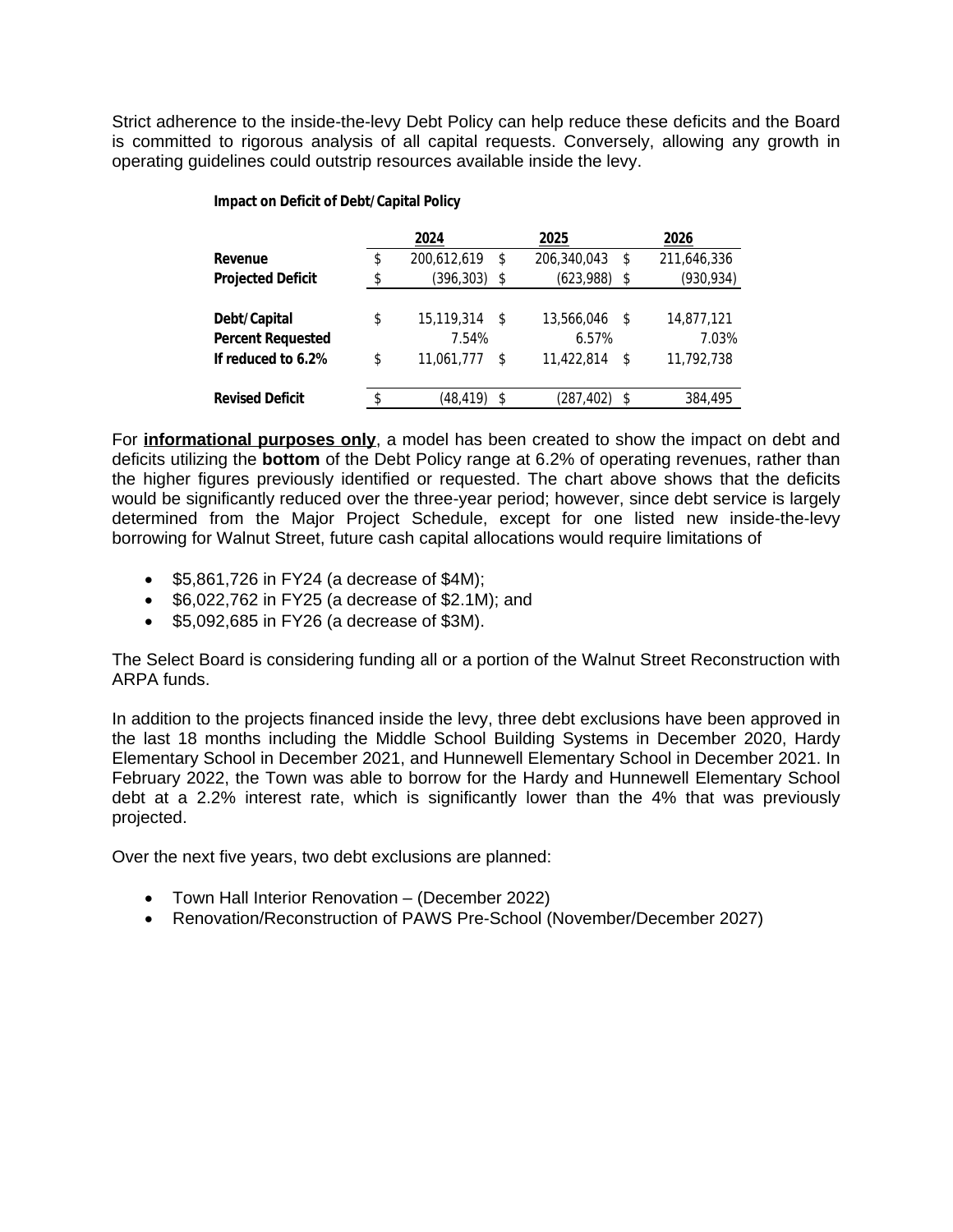# **Proposed Major Project Financing Schedule**

## **Debt Exclusions**

|                           |                  |             | Fiscal 2023 |                   |      | Fiscal 2024 |      | Fiscal 2025 |      | Fiscal 2026 | Fiscal 2027 |            |      | Fiscal 2028 |
|---------------------------|------------------|-------------|-------------|-------------------|------|-------------|------|-------------|------|-------------|-------------|------------|------|-------------|
|                           | <b>Estimated</b> | ATM         | Fall        | <b>ATM</b>        | Fall | <b>ATM</b>  | Fall | <b>ATM</b>  | Fall | <b>ATM</b>  | Fall        | <b>ATM</b> | Fall |             |
| Project                   |                  | <u>Cost</u> | 2022        | 2022              | 2023 | 2023        | 2024 | 2024 2025   |      | 2025        | 2026        | 2026 2027  |      | 2027        |
| <b>Town Hall Interior</b> | Design           | \$1.85M     | Inside      |                   |      |             |      |             |      |             |             |            |      |             |
|                           | Construction     | \$19.0M     |             | <b>DE</b>         |      |             |      |             |      |             |             |            |      |             |
| <b>PAWS</b>               | Design           | \$2.0M      |             |                   |      |             |      |             |      | Inside      |             |            |      |             |
|                           | Construction     | \$18.0M     |             |                   |      |             |      |             |      |             |             |            |      | <b>DE</b>   |
| <b>TOTALS</b>             |                  | \$40.85M    |             | $$1.85M$ $$19.0M$ |      |             |      |             |      | \$2.0M      |             |            |      | \$18.0M     |

The remaining major projected projects and a potential timetable can be found in in Attachment C, Five-Year Capital Plan.

The following table is a roll-forward projection of the median tax bill (i.e., the tax bill for a home valued at \$1,223,000 for the period FY22 – FY30). The Board continues to be mindful of the significant impact on taxpayers of the approved and prospective debt exclusions. Efforts will continue to reduce or eliminate deficits without an override, and to investigate opportunities and methods to lower rates of spending growth, and/or further grow the Town's revenues.

### **Median Tax Bill**

|                                 | <b>FY 22</b> |      | <b>FY23</b> |              | <b>FY24</b> | <b>FY25</b>    |      | <b>FY26</b> |      | <b>FY27</b>    | <b>FY28</b> |      | <b>FY29</b>    | <b>FY30</b> |
|---------------------------------|--------------|------|-------------|--------------|-------------|----------------|------|-------------|------|----------------|-------------|------|----------------|-------------|
| <b>Levy Prior</b>               | 12,777       |      | 13,131      | $\mathbf{v}$ | $13,493$ \$ | 13,845         | - \$ | 14,205      | - 5  | $14,573$ \$    | 14,949      | s    | $15,334$ \$    | 15,728      |
| Levy growth                     | 498          | - \$ | 483 \$      |              | 472 \$      | 480            | - \$ | 488         | -S   | 496 \$         | 504         | \$   | $513$ \$       | 522         |
| <b>Existing Debt Exclusions</b> | $1,010$ \$   |      | 979 \$      |              | 795 \$      | 767            | - \$ | 692 \$      |      | 627S           | 603         | - \$ | $566$ \$       | 503         |
| <b>HHU</b>                      | $\sim$       | Ŝ.   | 585 \$      |              | 689 \$      | 666 \$         |      | 671         | - \$ | 648 \$         | 625         | - \$ | $602 \quad$ \$ | 580         |
| <b>Town Hall Interior</b>       | $\sim$       | -S   | $\sim$      | - 5          | 81 \$       | $110 \quad$ \$ |      | 107         | - \$ | $104 \quad$ \$ | 101         | -\$  | 98 \$          | 94          |
| Median tax bill                 | 14,285       |      | 15,178      |              | 15,530      | 15,867         |      | 16,163      |      | 16,448         | 16,782      |      | 17,113         | 17,428      |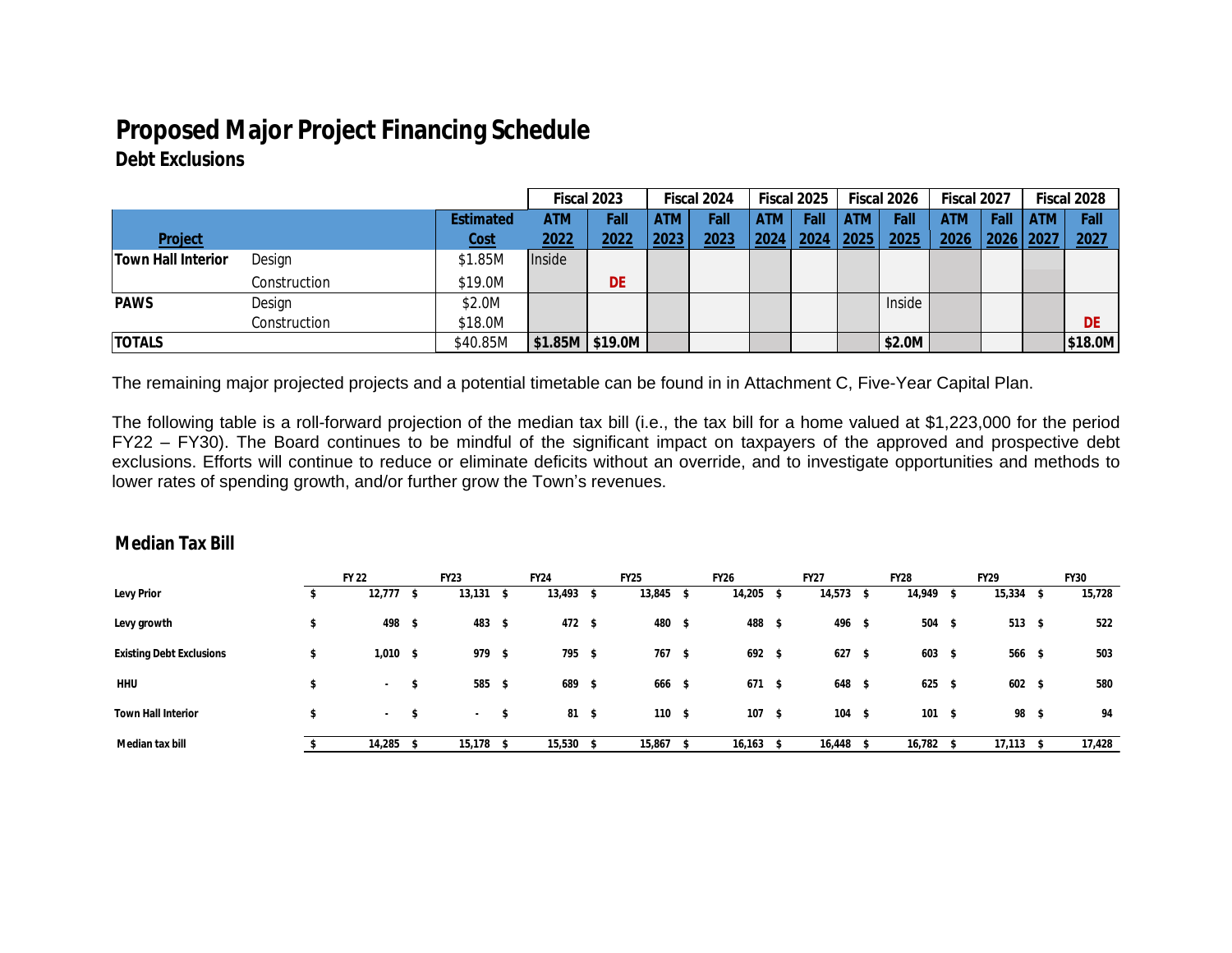## **FY23 Operating and Capital Budget Requests**

|                               | <b>FY22</b>                    | <b>FY23</b>       | \$               | %         |
|-------------------------------|--------------------------------|-------------------|------------------|-----------|
|                               | <b>Budget</b>                  | <b>Request</b>    | Inc/(Dec)        | Inc/(Dec) |
| <b>Sources of Funds</b>       |                                |                   |                  |           |
| Taxes                         | \$144,418,814                  | \$<br>149,729,284 | \$<br>5,310,470  | 3.7%      |
| State Aid                     | 10,882,272                     | 11,096,377        | 214,105          | 2.0%      |
| Local Revenue                 | 10,441,123                     | 11,906,800        | 1,465,677        | 14.0%     |
| Free Cash to balance          | 3,781,347                      | 2,652,036         | (1, 129, 311)    | $-29.9%$  |
| Other free cash items         | 314,838                        | 4,036,085         | 3,721,247        | 0.0%      |
| <b>Other Sources</b>          | 441,045                        | 930,683           | 489,638          | 111.0%    |
| <b>CPA Funds</b>              | 1,015,000                      | 1,030,500         | 15,500           | 1.5%      |
| CPA to offset debt            | 549,444                        | 550,244           | 800              | 0.1%      |
| <b>Exempt Debt</b>            | 10,988,083                     | 17,205,979        | 6,217,896        | 56.6%     |
| <b>Total Sources</b>          | \$182,831,966                  | \$<br>199,137,988 | \$<br>16,306,022 | 8.9%      |
| <b>Uses of Funds</b>          |                                |                   |                  |           |
| School                        | $\mathbf{s}$<br>82,540,253     | \$<br>84,802,266  | \$<br>2,262,013  | 2.7%      |
| <b>Other Town Departments</b> | 42,051,485                     | 43,362,464        | 1,310,979        | 3.1%      |
| <b>Employee Benefits</b>      | 32,593,654                     | 33,521,962        | 928,308          | 2.8%      |
| Cash Capital                  | 4,260,119                      | 6,737,443         | 2,477,324        | 58.2%     |
| Debt Service (inside Levy)    | 5,900,000                      | 5,000,000         | (900,000)        | $-15.3%$  |
| <b>Other Uses</b>             | 3,948,928                      | 7,957,630         | 4,008,702        | 101.5%    |
| <b>Exempt Debt</b>            | 11,537,527                     | 17,756,223        | 6,218,696        | 53.9%     |
| <b>Total Uses</b>             | \$182,831,966                  | \$<br>199,137,988 | \$<br>16,306,022 | 8.9%      |
|                               |                                |                   |                  |           |
| Surplus/(Deficit)             | $\boldsymbol{\mathsf{S}}$<br>0 | \$<br>(0)         |                  |           |

The proposed FY23 budget request is summarized in the following table (more complete versions of the FY23 Sources & Uses are presented in [Exhibit I and Exhibit B.](https://wellesleyma.gov/DocumentCenter/View/27428/Fiscal-2023-Sources-and-Uses)

**[Sources](https://wellesleyma.gov/DocumentCenter/View/27428/Fiscal-2023-Sources-and-Uses) of Funds**: [The](https://wellesleyma.gov/DocumentCenter/View/27428/Fiscal-2023-Sources-and-Uses) 3.[7%](https://wellesleyma.gov/DocumentCenter/View/27428/Fiscal-2023-Sources-and-Uses) [increase](https://wellesleyma.gov/DocumentCenter/View/27428/Fiscal-2023-Sources-and-Uses) in [t](https://wellesleyma.gov/DocumentCenter/View/27428/Fiscal-2023-Sources-and-Uses)axes reflects the [allowed](https://wellesleyma.gov/DocumentCenter/View/27428/Fiscal-2023-Sources-and-Uses) growth in the levy limit [\(2.5%\)](https://wellesleyma.gov/DocumentCenter/View/27428/Fiscal-2023-Sources-and-Uses) and \$1.[7](https://wellesleyma.gov/DocumentCenter/View/27428/Fiscal-2023-Sources-and-Uses) million of new [growth.](https://wellesleyma.gov/DocumentCenter/View/27428/Fiscal-2023-Sources-and-Uses) At this point[,](https://wellesleyma.gov/DocumentCenter/View/27428/Fiscal-2023-Sources-and-Uses) State Aid is [showing](https://wellesleyma.gov/DocumentCenter/View/27428/Fiscal-2023-Sources-and-Uses) an incre[ase](https://wellesleyma.gov/DocumentCenter/View/27428/Fiscal-2023-Sources-and-Uses) of [\\$214,105](https://wellesleyma.gov/DocumentCenter/View/27428/Fiscal-2023-Sources-and-Uses) or [2%.](https://wellesleyma.gov/DocumentCenter/View/27428/Fiscal-2023-Sources-and-Uses) [The](https://wellesleyma.gov/DocumentCenter/View/27428/Fiscal-2023-Sources-and-Uses) [14.1%](https://wellesleyma.gov/DocumentCenter/View/27428/Fiscal-2023-Sources-and-Uses) [increase](https://wellesleyma.gov/DocumentCenter/View/27428/Fiscal-2023-Sources-and-Uses) in Local [Revenue](https://wellesleyma.gov/DocumentCenter/View/27428/Fiscal-2023-Sources-and-Uses) reflects [the](https://wellesleyma.gov/DocumentCenter/View/27428/Fiscal-2023-Sources-and-Uses) [rebounding](https://wellesleyma.gov/DocumentCenter/View/27428/Fiscal-2023-Sources-and-Uses) FY21 [performance](https://wellesleyma.gov/DocumentCenter/View/27428/Fiscal-2023-Sources-and-Uses) on motor vehicle excise tax, investment income, and meals and [hotel/motel](https://wellesleyma.gov/DocumentCenter/View/27428/Fiscal-2023-Sources-and-Uses) tax [previously](https://wellesleyma.gov/DocumentCenter/View/27428/Fiscal-2023-Sources-and-Uses) identified. The significant [increase](https://wellesleyma.gov/DocumentCenter/View/27428/Fiscal-2023-Sources-and-Uses) [of](https://wellesleyma.gov/DocumentCenter/View/27428/Fiscal-2023-Sources-and-Uses) [111](https://wellesleyma.gov/DocumentCenter/View/27428/Fiscal-2023-Sources-and-Uses)% in Other Sources is [reflecting](https://wellesleyma.gov/DocumentCenter/View/27428/Fiscal-2023-Sources-and-Uses) the [modest](https://wellesleyma.gov/DocumentCenter/View/27428/Fiscal-2023-Sources-and-Uses) [rebound of \\$400,000 Parking Meter Receipts in FY22](https://wellesleyma.gov/DocumentCenter/View/27428/Fiscal-2023-Sources-and-Uses) [which were a complete loss in FY21.](https://wellesleyma.gov/DocumentCenter/View/27428/Fiscal-2023-Sources-and-Uses)

**Uses of [Funds](https://wellesleyma.gov/DocumentCenter/View/27428/Fiscal-2023-Sources-and-Uses)**: [The](https://wellesleyma.gov/DocumentCenter/View/27428/Fiscal-2023-Sources-and-Uses) [2.7%](https://wellesleyma.gov/DocumentCenter/View/27428/Fiscal-2023-Sources-and-Uses) [increase](https://wellesleyma.gov/DocumentCenter/View/27428/Fiscal-2023-Sources-and-Uses) in the [School](https://wellesleyma.gov/DocumentCenter/View/27428/Fiscal-2023-Sources-and-Uses) budget reflects the cost of [contractual](https://wellesleyma.gov/DocumentCenter/View/27428/Fiscal-2023-Sources-and-Uses) step and [cost-of-living](https://wellesleyma.gov/DocumentCenter/View/27428/Fiscal-2023-Sources-and-Uses) increases, the [realignment](https://wellesleyma.gov/DocumentCenter/View/27428/Fiscal-2023-Sources-and-Uses) of grant funds, and modest investment in strategic [initiatives.](https://wellesleyma.gov/DocumentCenter/View/27428/Fiscal-2023-Sources-and-Uses) The [School](https://wellesleyma.gov/DocumentCenter/View/27428/Fiscal-2023-Sources-and-Uses) [Department](https://wellesleyma.gov/DocumentCenter/View/27428/Fiscal-2023-Sources-and-Uses) [took](https://wellesleyma.gov/DocumentCenter/View/27428/Fiscal-2023-Sources-and-Uses) a [close](https://wellesleyma.gov/DocumentCenter/View/27428/Fiscal-2023-Sources-and-Uses) look at their personal services and [expenses](https://wellesleyma.gov/DocumentCenter/View/27428/Fiscal-2023-Sources-and-Uses) and [worked](https://wellesleyma.gov/DocumentCenter/View/27428/Fiscal-2023-Sources-and-Uses) hard to meet the Town's 2[.75%](https://wellesleyma.gov/DocumentCenter/View/27428/Fiscal-2023-Sources-and-Uses) budget [guideline](https://wellesleyma.gov/DocumentCenter/View/27428/Fiscal-2023-Sources-and-Uses) directive. [The](https://wellesleyma.gov/DocumentCenter/View/27428/Fiscal-2023-Sources-and-Uses) [3.1](https://wellesleyma.gov/DocumentCenter/View/27428/Fiscal-2023-Sources-and-Uses)% [increase](https://wellesleyma.gov/DocumentCenter/View/27428/Fiscal-2023-Sources-and-Uses) in Other Town [Departments](https://wellesleyma.gov/DocumentCenter/View/27428/Fiscal-2023-Sources-and-Uses) is over [guideline](https://wellesleyma.gov/DocumentCenter/View/27428/Fiscal-2023-Sources-and-Uses) and reflects the [proposed](https://wellesleyma.gov/DocumentCenter/View/27428/Fiscal-2023-Sources-and-Uses) change of three [part-time](https://wellesleyma.gov/DocumentCenter/View/27428/Fiscal-2023-Sources-and-Uses) [positions](https://wellesleyma.gov/DocumentCenter/View/27428/Fiscal-2023-Sources-and-Uses) to full[-time](https://wellesleyma.gov/DocumentCenter/View/27428/Fiscal-2023-Sources-and-Uses) [positions](https://wellesleyma.gov/DocumentCenter/View/27428/Fiscal-2023-Sources-and-Uses) in smaller [departments](https://wellesleyma.gov/DocumentCenter/View/27428/Fiscal-2023-Sources-and-Uses) including Climate Action Committee, Natural Resources [Commission,](https://wellesleyma.gov/DocumentCenter/View/27428/Fiscal-2023-Sources-and-Uses) and Planning Department. The increase also reflects w[age](https://wellesleyma.gov/DocumentCenter/View/27428/Fiscal-2023-Sources-and-Uses) increase levels [recommended](https://wellesleyma.gov/DocumentCenter/View/27428/Fiscal-2023-Sources-and-Uses) by the Human Resources Board (2[.5%](https://wellesleyma.gov/DocumentCenter/View/27428/Fiscal-2023-Sources-and-Uses) for 50/60 [series](https://wellesleyma.gov/DocumentCenter/View/27428/Fiscal-2023-Sources-and-Uses) [employees](https://wellesleyma.gov/DocumentCenter/View/27428/Fiscal-2023-Sources-and-Uses) and 2.75% for 40 series employees) and various [adjustments](https://wellesleyma.gov/DocumentCenter/View/27428/Fiscal-2023-Sources-and-Uses) in other expenses for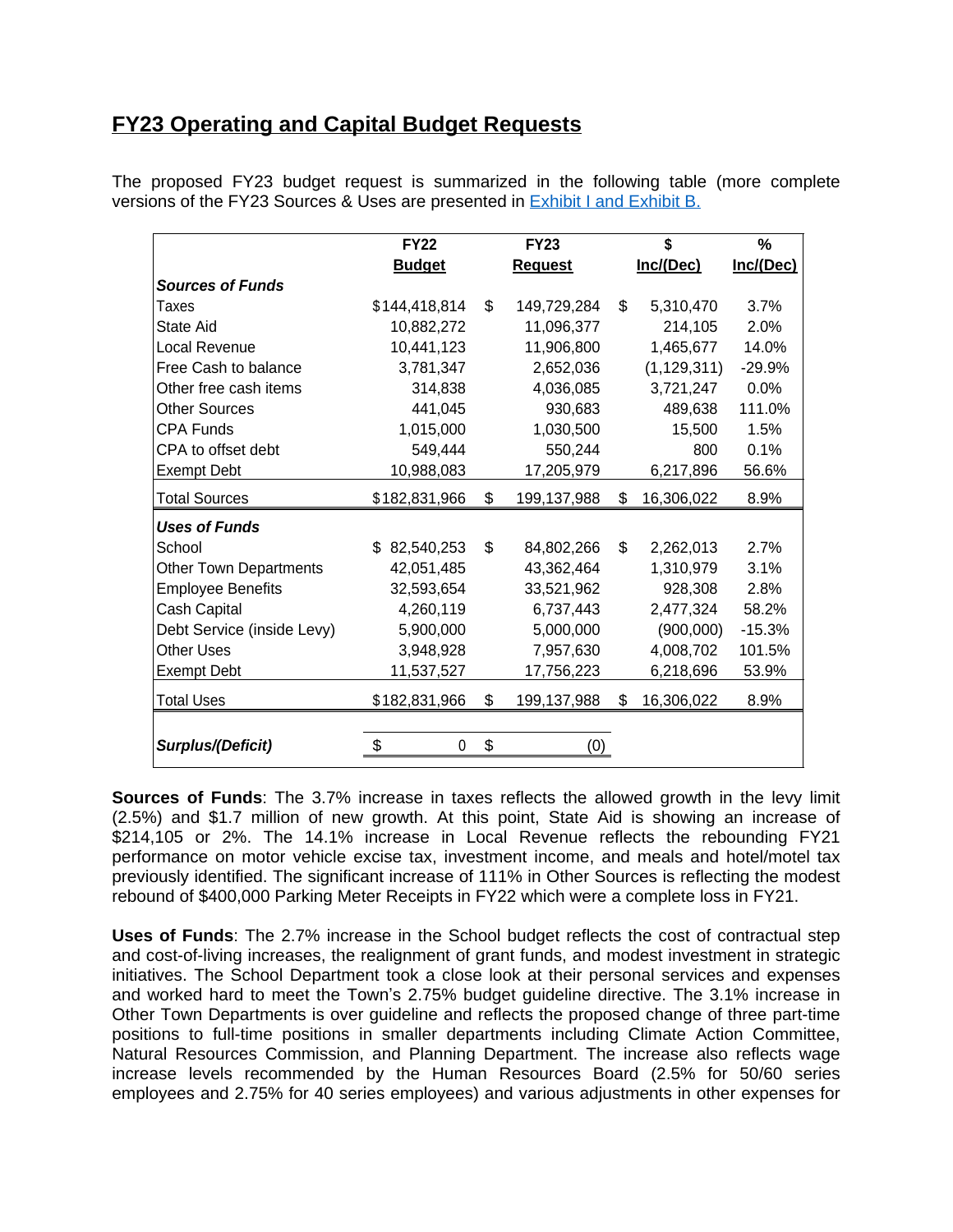all departments. Debt service is down 15.3% with the restructuring of some debt and the funding of anticipated borrowing of necessary PFAS mitigation with ARPA funds. Cash capital is up 58.2% reflecting the increase from last year's low end of the Debt Policy range (6.12%) to this year's high end of the range (6.8%).



**Use of Free Cash**: The Board has sought to take advantage of FY21 turnback and the overperformance in revenues to cover expenses and fund needed projects including the following:

FY21 Year End Transfer from Free Cash:

 $\bullet$  \$150,000 Legal Fees

FY22 appropriations from Free Cash:

- FMD Contract Settlement (STM 10/2021)
- \$150,000 Supplemental appropriation for Legal Fees
- \$2,800,000 Operating Costs for Hunnewell School Swing Space

FY23 appropriations from Free Cash:

- \$275,000 Special Education Stabilization Fund (Medicaid)
- \$11,512 Baler stabilization Fund
- **\$38,605 Injured on Duty Indemnity Fund**
- \$397,100 for Land Use Department Relocation (Article 17)
- \$195,129 Police Department Antenna (Article 18)
- \$2,193,856 Repaving of Middle School Parking Lots (Article 20)
- \$1,250,000 LED Light Fixture Replacement at High School (Article 21)

## **Conclusion**